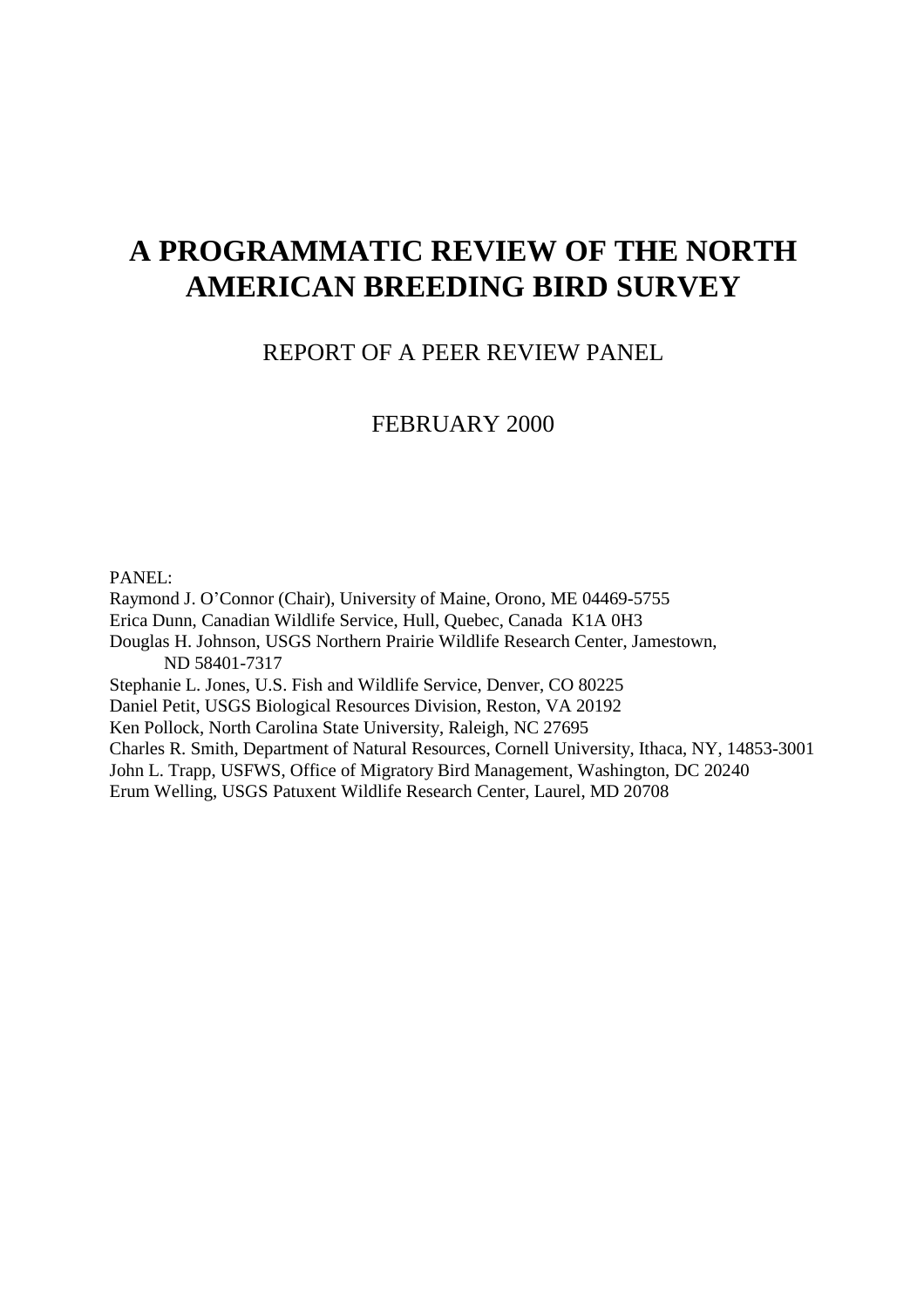#### **EXECUTIVE SUMMARY**

A Review Panel met in April, 1999 to review scientific and operational aspects of the North American Breeding Bird Survey, to assess its relevance to goals of the sponsoring agencies, and to make recommendations for improvement.

The Panel noted the exceptional cost-effectiveness with which BBS fulfills a large number of important agency goals of the sponsoring agencies: the USGS Biological Resources Division and the Canadian Wildlife Service. BBS strengths include a stratified random sampling scheme, standard data-collection protocols and extensive geographic and species coverage, all of which contribute to making BBS the primary source of information in North America for population status of landbirds. BBS has been very effective in getting results out to agencies that need this information, and BBS products are heavily used both in scientific and management contexts.

The Panel nonetheless recognized several aspects of the Program that should be addressed if the BBS is to maintain and increase its value for conservation purposes. These include technical issues related to BBS data collection, issues relating to BBS Office operations and management, and suggestions for new directions. These issues are discussed in detail, with justification for the specific recommendations made.

Panel recommendations to improve the scientific underpinnings of the BBS focus on investigation of biases in BBS data. Specific recommendations are to investigate the effects of replacing routes lost to increased traffic flow, to quantify the magnitude of census efficiency, to determine the extent to which BBS routes are representative of the land use and land cover of North America, and to quantify further any bias in counts or trends associated with the roadside nature of the BBS. Operational review includes recommendations to strengthen the ability of the BBS Office to fulfill its mandate, including recommendations for a modest increase in staff, for continuing efforts in maintaining a qualified observer pool and for ensuring a well-documented data set. Further recommendations seek to promote greater scientific use of the data by the production of maximally useful analysis tools and products, particularly through continued Web site development. A general feature of the operational recommendations is an emphasis on standardization and consistency in areas where practice has evolved over time. Finally, future directions are suggested that could further enhance the recognition, value and applicability of BBS. The periodic acquisition of habitat data along the individual routes is recommended, as is continuing effort to integrate the potential of the BBS with ongoing research at Patuxent and elsewhere.

While all recommendations were considered important, the Panel divided them into high, medium and low priority groups, based primarily on the need for more immediate action by BBS management. This list appears in Section 7, which should be read as part of the Executive Summary.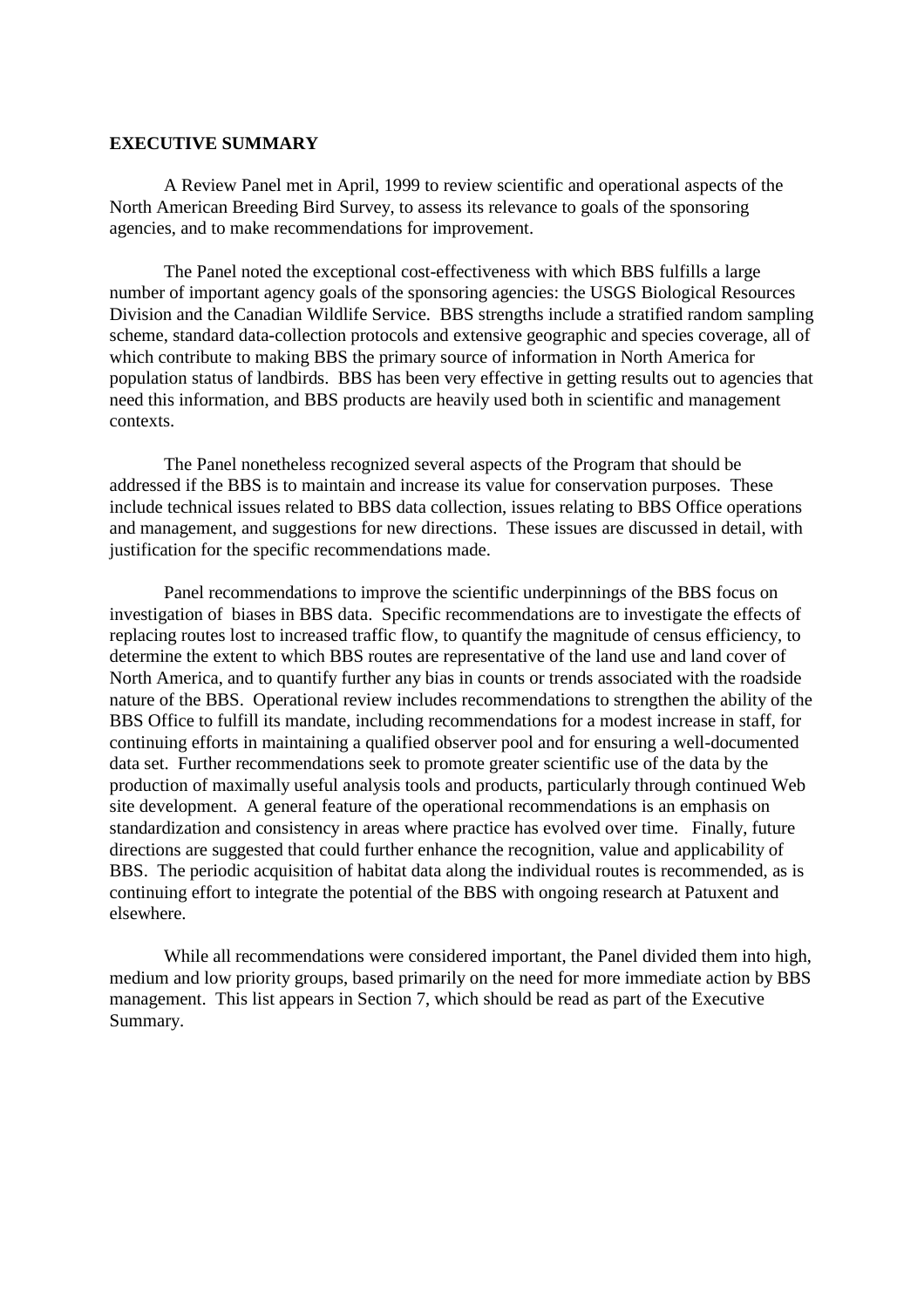### **TABLE OF CONTENTS**

### **1. BACKGROUND TO THE BBS**

- **2. CHARGE TO THE REVIEW TEAM**
- **3. RELEVANCE OF THE BBS TO GOALS OF SPONSORING AGENCIES**

### **4. SCIENTIFIC QUALITY OF THE BBS**

### **4.1. Strengths**

### **4.2. Problem areas**

 *4.2.1. The road-side sampling frame*

- *4.2.1.1. Differentials in bird incidence along roads*
- *4.2.1.2 Differentials in on-road and off-road trends*
- *4.2.1.3 Representativeness of roadside habitat*
- *4.2.1.4 Loss of routes to traffic growth*
- *4.2.2 Detection probability*
- *4.2.3 Observer quality*
- *4.2.4 Methodological uncertainties in trend analysis*
- *4.2.5 Incomplete geographic coverage*
- *4.2.6. Review of research needs*

### **5. PROGRAM MANAGEMENT**

- **5.1 Strengths**
- **5.2 Problem areas**

### *5.2.1 Maintenance of observer force*

- *5.2.1.1 Observer recruitment and retention*
- *5.2.1.2 Observer quality and standards*

### *5.2.2 Database management*

- *5.2.2.1 Database integrity issues*
- *5.2.2.2 Non-standard routes*
- *5.2.2.3 Historical stop data*

### *5.2.3 Data and product dissemination*

- *5.2.3.1 Timeliness in annual products*
- *5.2.3.2 Information on product reliability*
- *5.2.3.3 World Wide Web pages*
- *5.2.3.4 Analytical products*
- *5.2.3.5 Analytical tools*
- *5.2.3.6 U.S.-Canadian differences*

### *5.2.4 Strategic management issues requiring attention*

- *5.2.4.1 Clarity of operational goals*
- *5.2.4.2 Relations between BBS operations and BBS research*
- *5.2.4.3 Staffing issues*
- *5.2.4.4 GIS needs and spatial referencing of BBS routes*

### **6. FUTURE DIRECTIONS**

### 7. **PRIORITIES AMONG RECOMMENDATIONS**

### **7.1. Programmatic support**

- **7.2. Scientific quality**
- **7.3. Trend analysis**
- **7.4. Operational management**
- **7.5. Communications and information transfer**
- **8. LITERATURE CITED**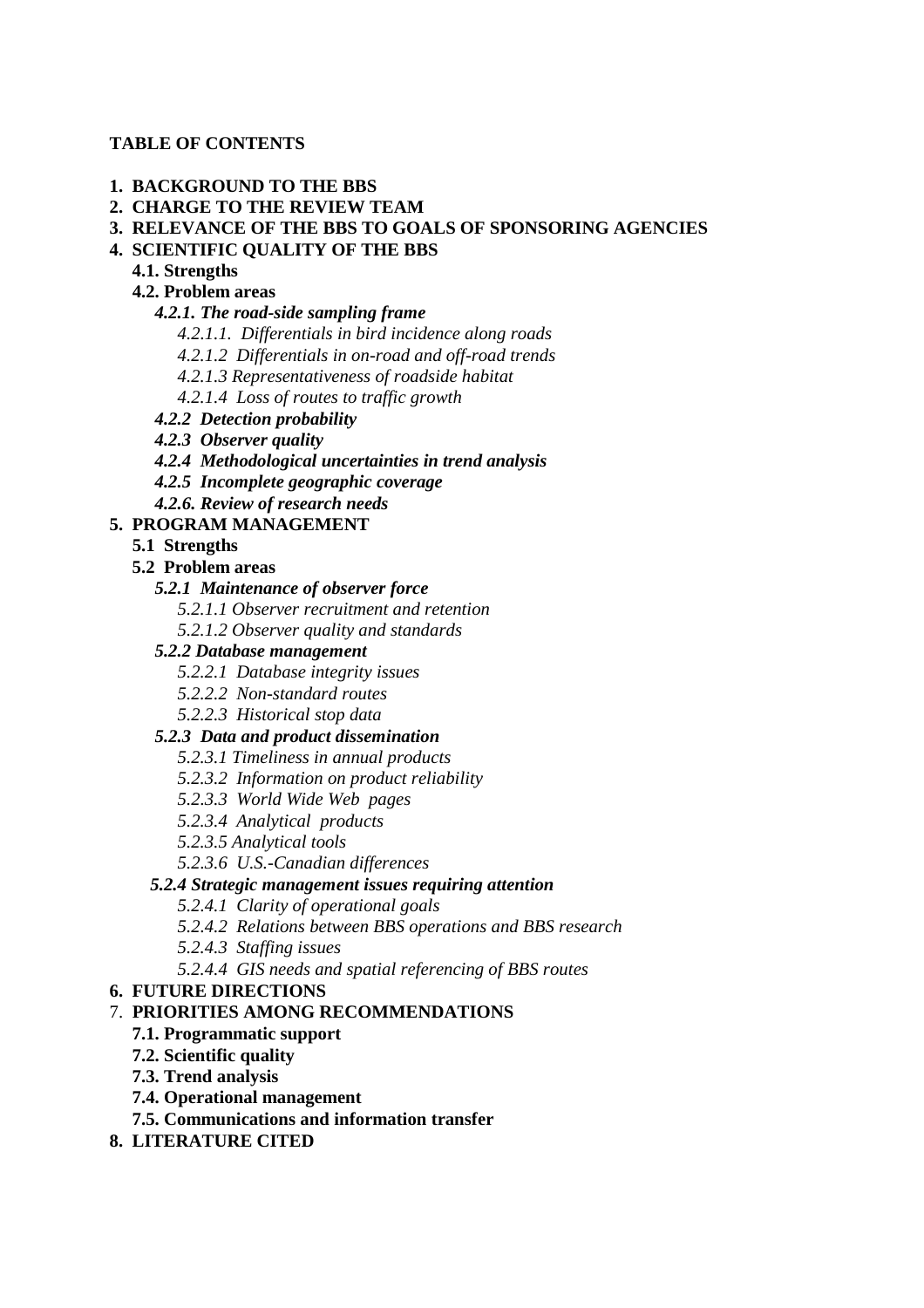#### **1. BACKGROUND TO THE BBS**

The North American Breeding Bird Survey (BBS) has been in existence since 1966 and provides a continent-wide program to monitor the status of North American bird populations. It is currently operated by the USGS Biological Resources Division (BRD) in partnership with the Canadian Wildlife Service (CWS), which oversees operations in Canada.

The BBS is based on a continental network of volunteer observers who conduct annual surveys of birds along pre-determined routes in the United States and Canada. BBS routes are located randomly within physiographic strata, a stratification intended to reduce variability in counts associated with turnover in habitat and to allow for the varying availability of observers in different parts of the two countries. Each BBS route consists of a 25 mi (40 km) stretch of secondary road, along which birds are counted each year at each of 50 stops 0.5 mile (0.8km) apart. The survey is conducted on a single day during the local breeding season i.e., mostly in June but in May in southern states and in July in the far north or at high elevations. At each stop all birds seen or heard within 0.25 mi (0.4 km) of the stop are recorded (Peterjohn 1994). Data are submitted, increasingly in digital format, to the BBS Office at the Patuxent Wildlife Research Center in Laurel, MD, which works closely with the Canadian Wildlife Service to ensure compatibility in the U.S. and Canadian components of the Program. The data received are checked for quality and are used in analysis of bird population trends in both countries. In 1965 some fifty routes were surveyed as a methodological pilot. In 1966 the scheme started formally with about 600 sites in the United States, Ouebec and the Maritime provinces, and by 1968 BBS had expanded to about 2000 routes across the conterminous U.S. and southern Canada. Since that time both geographic and numerical participation has increased, with nearly 3,000 routes now surveyed annually in the two countries.

No formal review of the BBS has been undertaken, but several peer-reviewed studies some by BBS staff and some by independent researchers - have examined individual facets of the Program. Since the BBS data have been used principally to estimate the spatial distribution and magnitude of population trends (e.g. Robbins et al. 1986, Peterjohn and Sauer 1993, Sauer and Droege 1992, Sauer et al. 1997), most of these reviews have focused on aspects of the program pertaining to trend detection, notably on issues of census bias and efficiency (e.g., Bart and Schoultz 1984), trend analysis (Geissler and Noon 1981), and control of bias and variability (Sauer et al. 1994). A particularly active area of research has been in the development of methods of trend analysis, where a vigorous debate has developed (Sauer and Droege 1990, James et al. 1996, Thomas 1996). However, the spread of new technology and new methods of quantitative analysis have also led to a variety of new applications of BBS data, particularly in biogeography ( Maurer 1994, 1999, O'Connor et al. 1996), areas of research not always readily supported by the present design and practices of the BBS program.

The tremendous success of the BBS program, both in participation and in demand for BBS products, has necessitated adoption of modern information management methods. Because BBS has been accepted as the primary source of trend information for landbirds in North America, its results are increasingly considered in funding and management decisions, focusing greater attention than ever on the scientific quality and operations of BBS. A peer review of the entire program at this stage of its development is therefore particularly relevant.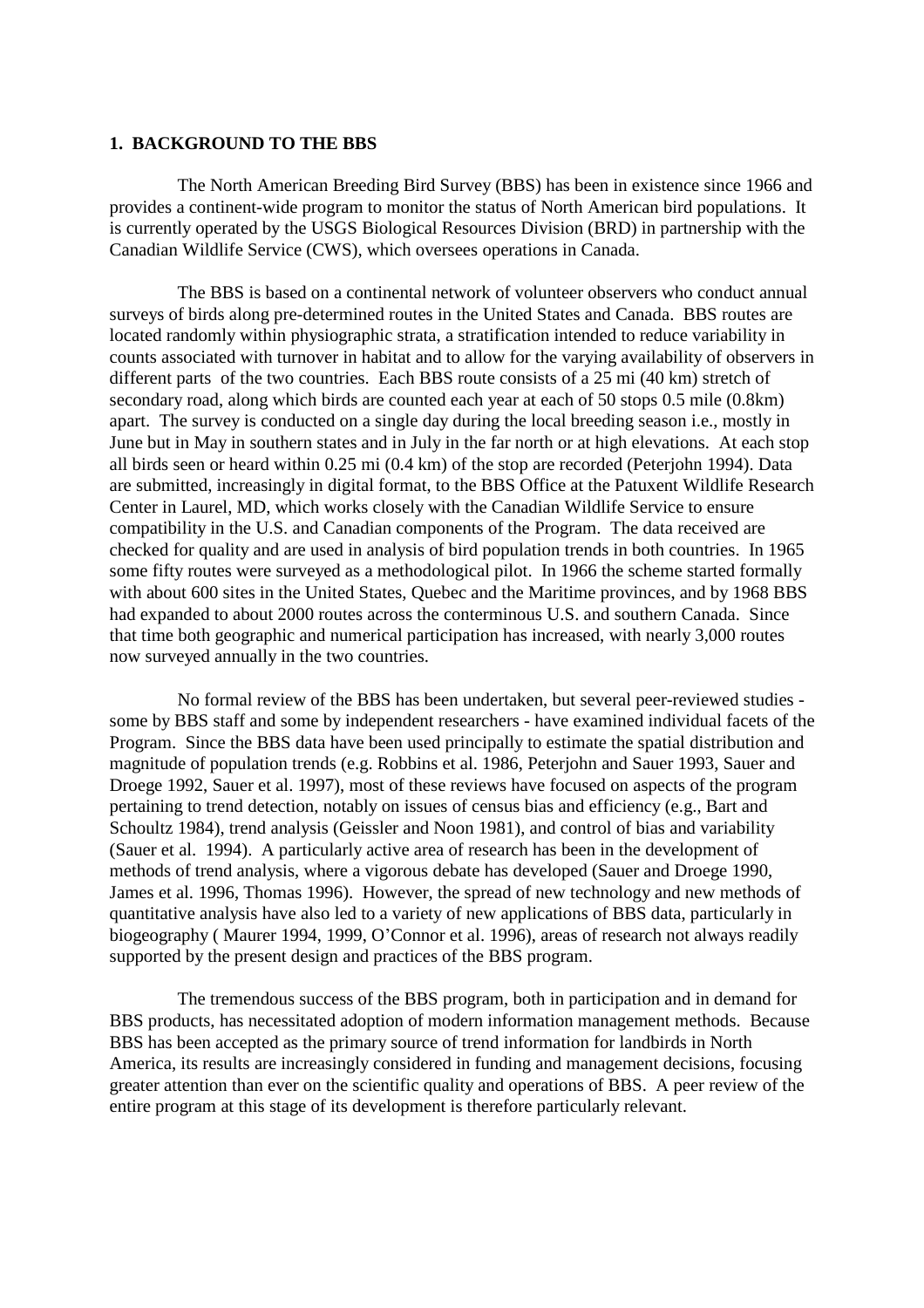#### **2. CHARGE TO THE REVIEW TEAM**

The Director of the Patuxent Wildlife Research Center, Dr. James Kushlan, commissioned an independent Peer Review Panel to conduct an objective assessment of the current Breeding Bird Survey Program and to suggest future directions for its next decade. The Review Panel was specifically requested to consider the following five goals<sup>1</sup>:

- Evaluate the scientific quality of the BBS, with respect to a) scientific products<sup>2</sup> b) technical basis<sup>3</sup>, and c) current and future program goals<sup>4</sup>;
- Assess the utility of the BBS for continental bird conservation, through a) evaluation of the current products (excluding peer-reviewed publications)<sup>5</sup> and b) recommendations as to potential of future products of value to particular user constituencies<sup>6</sup>;
- Assess the quality and effectiveness of Program management and operations, specifically in respect of a) internal program management<sup>7</sup> b) effectiveness of support for and assessment of quality of the BBS volunteer corps<sup>8</sup>, and c) effectiveness of partnerships with scientific and management users of Program data, in particular with respect to the US Fish and Wildlife Service and the Canadian Wildlife Service<sup>9</sup>;
- Assess the relevance of the Program to the goals, priorities and policies of the Biological Resources Division of the US Geological Survey<sup>10</sup>; and
- Evaluate future directions for the Program, including validation needs and future management issues $^{11}$ .

The Review Panel, whose membership is listed on the cover page, met at the Patuxent Wildlife Research Center on 21-22 April 1999. The Panel reviewed the extensive documentation prepared for its deliberations by PWRC staff, heard presentations from several PWRC staff members and (by conference call) from CWS staff. The Panel reached preliminary recommendations in the course of their meeting and subsequently developed the present report

 $\overline{a}$ 

 $<sup>1</sup>$  Since the eventual organization of the Panel's Report followed a different outline from that of these five goals, we</sup> provide a series of footnotes to indicate where relevant recommendations or comment by the Panel may be found.  $\overline{2}$ 

See Section 5.2.3 and Recommendations 21-23

See Recommendations 1,2,4,5, and 7

See Recommendations 9, 11-13, 17,18, and 21 5

See Recommendation 23

See Recommendations 3,4, 8, 13, 16-18, 20, 21, 24, and 25 7

See Recommendations 11, 14, 15, 19, 28, and 29 8

See Recommendations 7, 9, 11, 12, 13, and 17

See Recommendations 26-27 10

See Sections 3 and 6, and Recommendation 32

 $11$  See Recommendations 6, 7, 10-13, and 30-32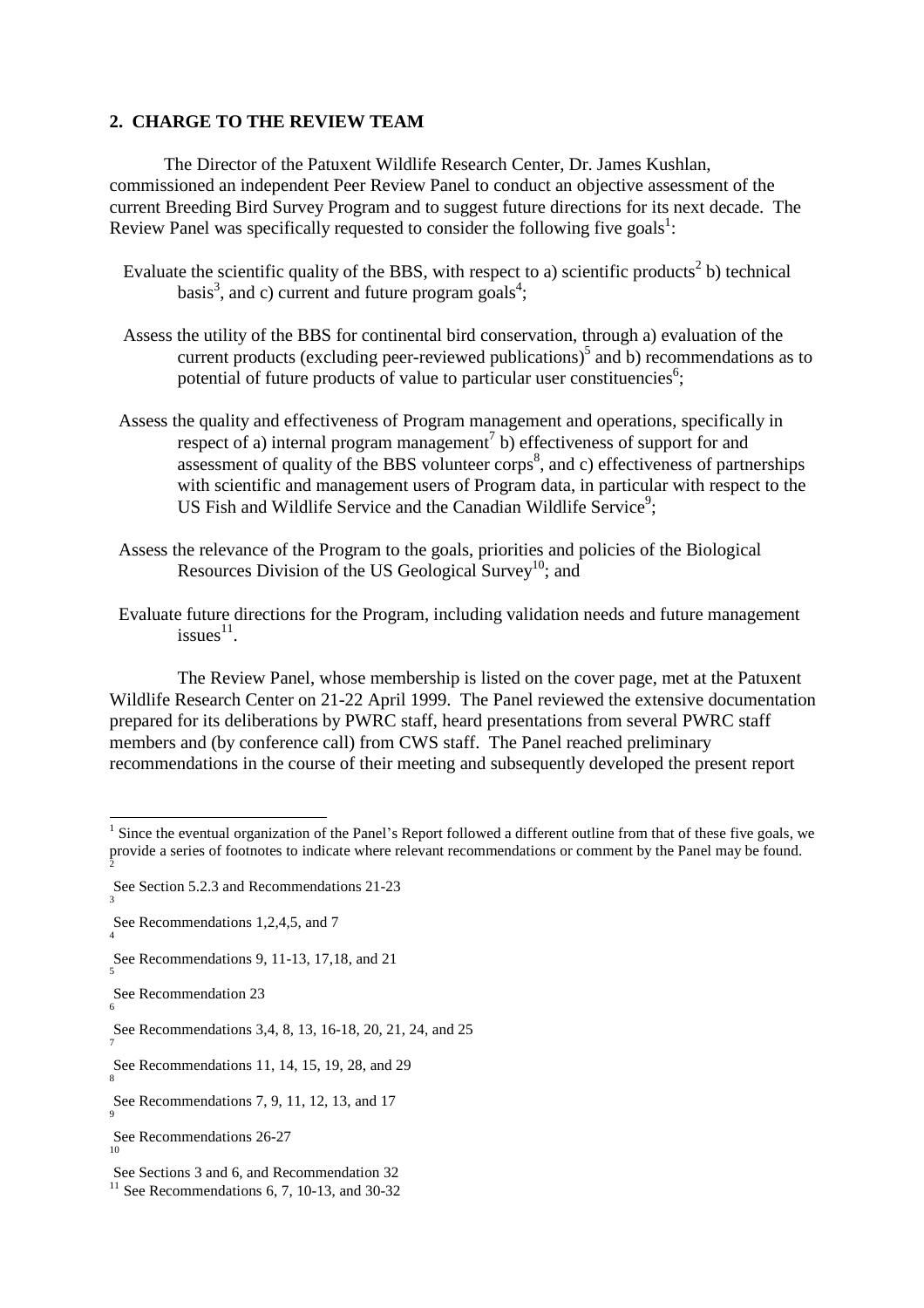over multiple rounds of email drafts and conference call. The present Report constitutes the unanimous conclusions of the Panel.

### **3. RELEVANCE OF THE BBS TO GOALS OF SPONSORING AGENCIES**

The primary responsibility of BRD, within which the BBS program is supported, is to assist resource and land managers, particularly in the Department of the Interior, by providing them with sound biological information and guidance in applying that information to their needs. The migratory bird information needs and goals of those partners are nearly as diverse as the number of partners themselves. However, several basic, general goals relating to sound natural resources management and conservation are common to the majority of this partnership base, and these are strongly supported by the BBS program.

Information and data outputs of the BBS follow directly from the BRD mission (to work with others to provide the scientific understanding and technologies needed to support the sound management and conservation of biological resources) and goals (most importantly, assessing and reporting the condition of the Nation's biological resources). The BBS is widely viewed as one of the banner initiatives under BRD's Status and Trends program element (Box 1), and consistently has served as a recognized standard for development of other large scale operational wildlife surveys within the Department of the Interior and other agencies and initiatives around the world. Clear links also exist between implementation of the BBS and dissemination of the resultant data, and the strategic science plan of BRD, particularly with respect to "determining the status and spatial and temporal trends of populations and communities" (Biological Resources Division USGS 1999).

#### **Goals**

### *Status and Trends Program Element*

Goal I: To assess and report the condition of the Nation's biological resources.

 Goal II: To develop a national framework for monitoring biological resources that integrates information at multiple spatial and temporal scales.

Goal III: To evaluate and develop methods, protocols, and technologies for inventorying and monitoring biological resources.

In Canada, the CWS National Wildlife Research Centre, which bears responsibility for BBS in Canada, has as one of its missions "to conduct national surveys and research on migratory birds." BBS is the single most important Canada-wide survey for landbirds, contributing population status for 73% of the 197 landbird species (excluding waterfowl, seabirds and shorebirds) that regularly breed in the country. Results contribute importantly to another CWS responsibility, taken on under the Biodiversity Convention, to produce reports every 5 years on the status of every species in Canada.

The BBS has served as a model for the role of public-private cooperation in collecting scientific data to address the conservation and management needs of land stewards. The widespread use – both direct and indirect – of BBS data during the past decade is unparalleled in the field of wildlife conservation in North America. For example, BBS-derived products form one of the principal cornerstones of the Partners in Flight (PIF) prioritization process (Carter et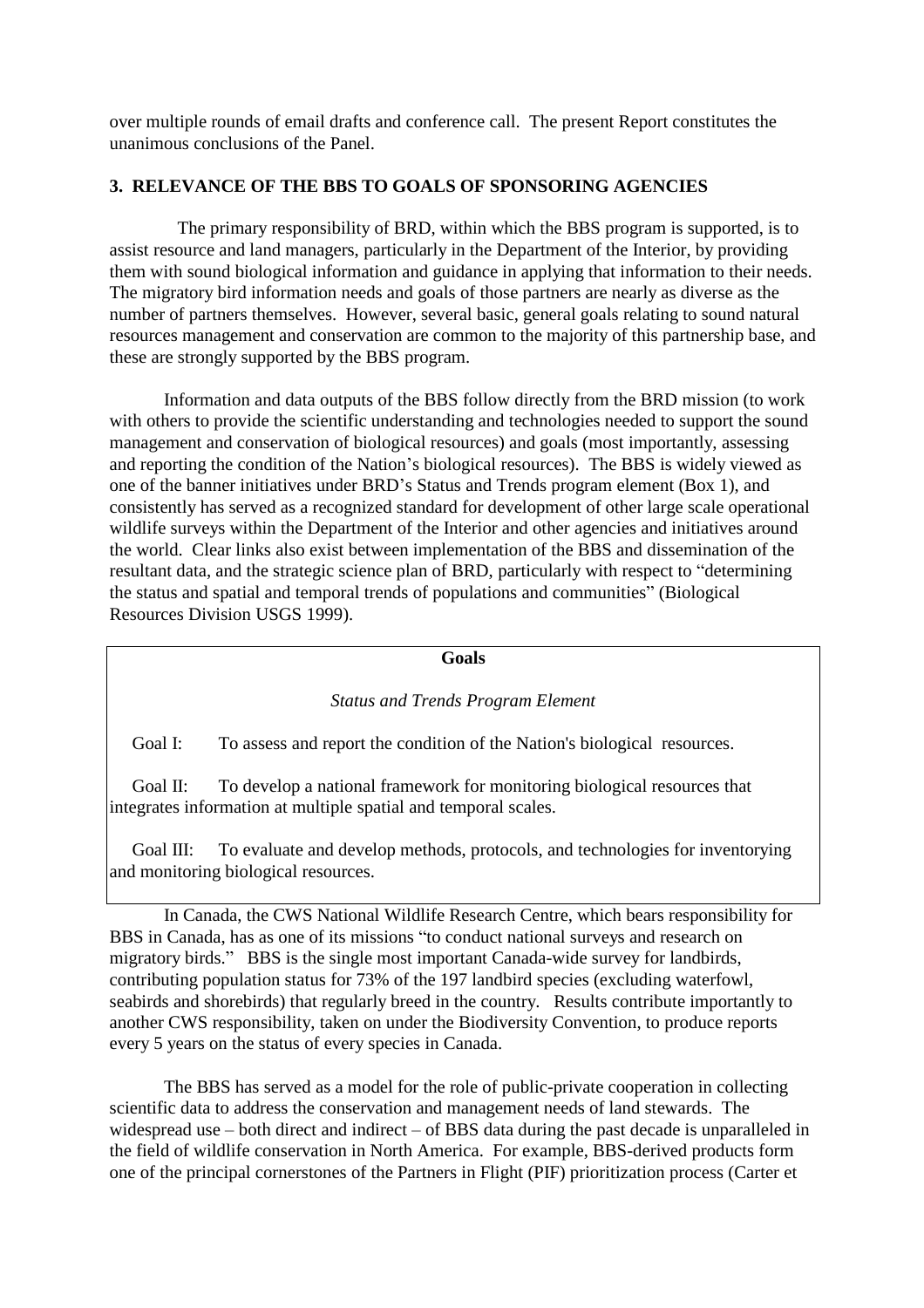al. in press, Dunn et al. 1999), an approach used to rank more than 500 species of North American birds according to their need for conservation action. Conservation planning activities for wild birds in nearly every area and jurisdiction the United States have been influenced directly or indirectly by the inferences drawn from BBS data through active participation in PIF by 17 Federal agencies, 50 state natural resources agencies, the forest products industry, and hundreds of other public and private governmental and non-governmental groups and individual researchers, and will also be used heavily in regional conservation plans in Canada.

### **4. SCIENTIFIC QUALITY OF THE BBS**

BBS is used almost daily as a scientific tool, and as the basis for decision making on a wide variety of management and conservation issues. It is therefore crucial that the survey be as scientifically sound as possible.

#### **4.1. Strengths**

The BBS is characterized by a well-designed sampling of roadside habitat at a continental scale. The stratified random sampling design within physiographic strata has allowed the BBS to maximize its use of volunteer resources in populous parts of the US and Canada while at the same time remaining viable in areas with more sparsely distributed observers. As a result the Program has managed to estimate population trends over very large spatial extent without the problems of differential representation of surveys sites between major habitat classes - a problem experienced even with the Common Bird Census within densely-populated Britain (Fuller et al 1985). The BBS is also characterized by excellent coverage of multiple species. Certain classes of species, including crepuscular and nocturnal species (nightjars, owls, etc.), cryptic species (rails, bitterns, etc.), colonial seabirds (e.g. murres, terns, etc.) and some local species (local endemics), are inadequately covered by the BBS, but for most species that occur at a continental scale the BBS achieves impressive coverage. Moreover, this coverage has been maintained over many years.

Analysis procedures have been developed by PWRC scientists to deal with some of the extraneous variability and bias that is inevitable in monitoring surveys (e.g. Sauer et al. 1994, Link and Sauer 1998). The large number of research papers using BBS data and trends that have been published by scientists outside of PWRC indicate the level of scientific confidence in the importance and quality of BBS.

#### **4.2. Problem areas**

Like any population survey, the BBS is subject to bias. While some sources are unidentifiable, others have been identified, and need further investigation.

#### *4.2.1. The road-side sampling frame*

For practical reasons the BBS sampling frame includes only habitat near secondary roads whereas the target sampling frame should be all habitat. Implicit in the decision to rely on roadside counts are the assumptions that roads do not bias the measurement of relative abundance by attracting or repelling birds in the area and that off-road trends are the same as onroad trends.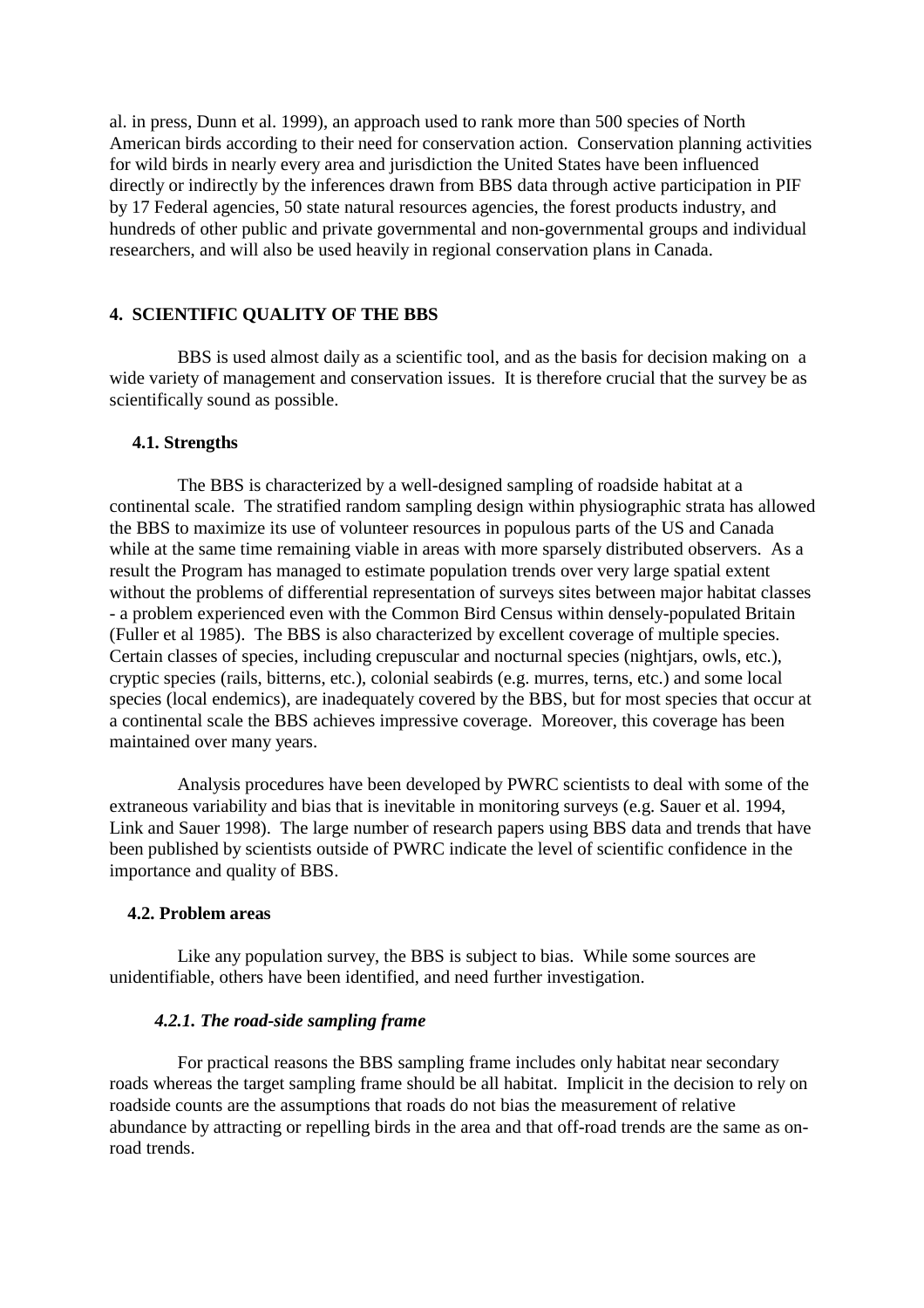#### *4.2.1.1 Differentials in bird incidence along roads*

To test the assumption that birds are not attracted or repelled by roads, it is desirable to conduct a special study using a paired design of counting birds at the usual roadside point as usual but in addition going some (small) distance off the road in the same habitat and counting at another point. Several studies have already used a designed experiment approach to investigate the magnitude of any demonstrable differential in bird distribution along roadsides (Devaul et al. 1990, Keller and Fuller 1995, Keller and Scallan 1999, Bart et al. 1995, Hutto et al. 1995, Rotenberry and Knick 1995). All effects were small in magnitude and confined to relatively few of the species present in each study. However, the locations of these studies were determined by the individual preferences of the investigators, leaving open the possibility of non-representative results. Consequently it is desirable to conduct an investigation that is better designed to evaluate any effect and to quantify the importance of this bias on the reliability of BBS results.

### **Recommendation 1: The magnitude and direction of the potential on-road bias associated with the roadside nature of the BBS counts should be expressly investigated by testing for attraction or repellent effects of roads with paired counts on and off roads within the same habitat, replicated in different habitats and regions. Alternatively, putative bias could be addressed by building off-road sampling into the BBS protocol.**

#### *4.2.1.2 Differentials in on-road and off-road trends*

This requires a similar approach to the above, but with the focus on trends rather than simply on magnitude of counts. A roadside bias constant in relative magnitude over time would not introduce a differential between trends estimated from roadside data and that prevailing offroad. Any study of such trend differential therefore needs to be multi-year and, because it must detect a change over time in the magnitude of a bias, will be technically difficult. Careful exploration of the feasibility of such a study prior to substantial commitment of resources to its conduct is therefore desirable.

### **Recommendation 2: Investigate the feasibility of conducting a designed study to systematically investigate the extent, if any, to which species trends differ on and off roads.**

#### *4.2.1.3 Representativeness of roadside habitat*

Roads may be located atypically with respect to habitat or land-use, biasing trend assessment. No assessment of the extent to which the habitat and land use around BBS routes is representative of the continental land surface has been undertaken and published. An unpublished study by O'Connor and colleagues within the conterminous United States compared 1990 remotely sensed land cover data in spatial units around the 1200 BBS routes used in their O'Connor et al. (1996) study to the same data for the remaining (approximately 11,400) spatial units of the same size  $(635 \text{ km}^2)$  and found only minor differences. In another unpublished study, P. Blancher (CWS) compared simple habitat data collected along routes by BBS volunteers with remotely sensed habitat elsewhere in the same degree blocks and ecozones. There was a good match in ecozones well-sampled by BBS, but BBS habitat was biased in ecozones with only a few routes (e.g. boreal forest zone). Use of more detailed land cover data, higher spatial resolution data, or of the complete BBS area in the U.S. and Canada would not necessarily yield the same results. It is therefore desirable that a systematic assessment of this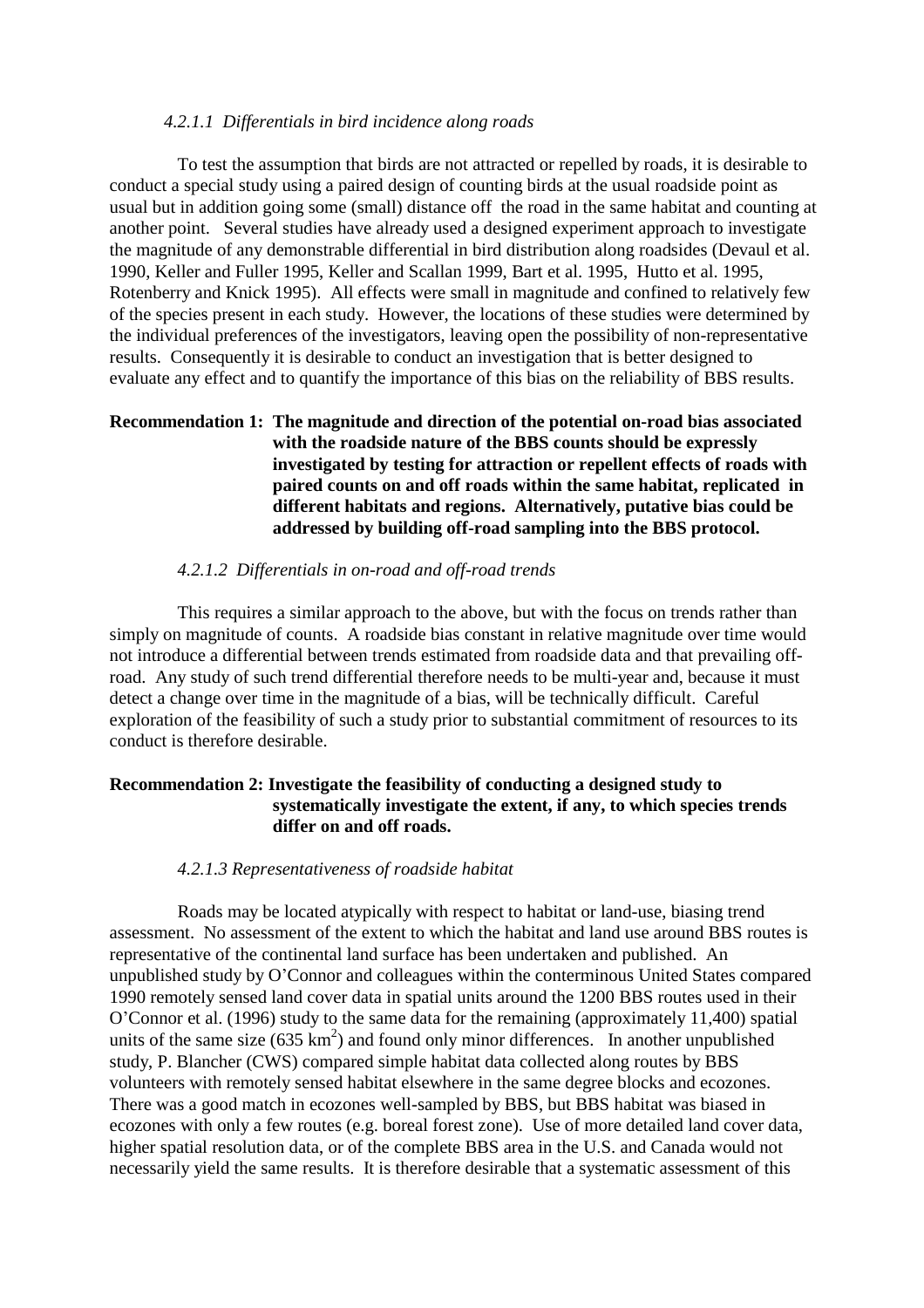issue be conducted for the BBS as a whole since regional disparities in land cover representation on BBS sites could combine with species preferences to bias trend estimates. Because habitat and land-use patterns are changing so rapidly in North America, the representativeness of BBS routes should be assessed at regular and frequent intervals, preferably every five to ten years.

While examination of potential causative factors for population change is not part of the stated goal of the BBS (Pardieck 1998), environmental data collected at the same locations as bird population data would provide a unique opportunity to examine the relationships between the two sets of parameters and to propose testable hypotheses for future research. This approach of integrating research and monitoring is closely in line with the research philosophy of BRD, and would provide important insight into appropriate future actions for conservation and management of wild birds.

In 1981-82, a pilot effort was undertaken by PWRC to get BBS volunteers to record habitat at each route stop. Further pilot work on this was also undertaken in Colorado in 1996. Also in 1996, the Canadian Wildlife Service BBS office evaluated the possibility of observers classifying route habitats. The classification scheme, done separately from the BBS counts, required estimation of cover types by ground-based observers at 3 different levels of resolution. The time required for estimating cover for 162 routes was minimal (3-6 min per stop). Preliminary analysis of data showed strong agreement among independent observers on the highest level of habitat classification and useful (statistically significant, though weaker) correspondence on second and third levels of detail (Blancher 1997, 1998). Hence, this pilot indicated that volunteer, ground-based habitat classification is feasible and potentially useful. The broad coverage afforded by volunteer classification could, for example, enable separate trend analysis for sites with different types of forest cover or degree of habitat fragmentation.

An alternative approach to documenting habitat is to deploy special habitat survey teams. In 1991 the University of Maine surveyed habitat at each of the 50 stops along some 90 BBS routes in New England, using summer student employees. Very detailed micro-habitat data were gathered for each of the four quadrants at each stop, together with a coarser assessment of the habitat in the surrounding landscape. These results yielded much information on the habitat correlates of the birds present on BBS routes, both when analyzed at stop level and when analyzed at various levels of aggregation (Devaul et al. 1990). An important point to this approach is its cost effectiveness: very high quality data - standardized to a level very unlikely to be achievable with volunteers - were obtained at a very low cost.

A third approach is to geo-reference all stops on all routes (see section 5.2.4.4) and obtain habitat and other environmental information through remote-sensing techniques, such as aerial photography or satellite imaging. This approach undoubtedly would be more expensive than the volunteer-based method, and the resolution of the remotely-sensed habitat information thus obtained may also be limiting. For example, the University of Maine study mentioned above found that about 40% of species were better correlated with very high resolution, microhabitat data than with habitat information at the broader scale. Over the long term, however, remote sensing may provide a more rapid and accurate means of classifying habitat features along routes.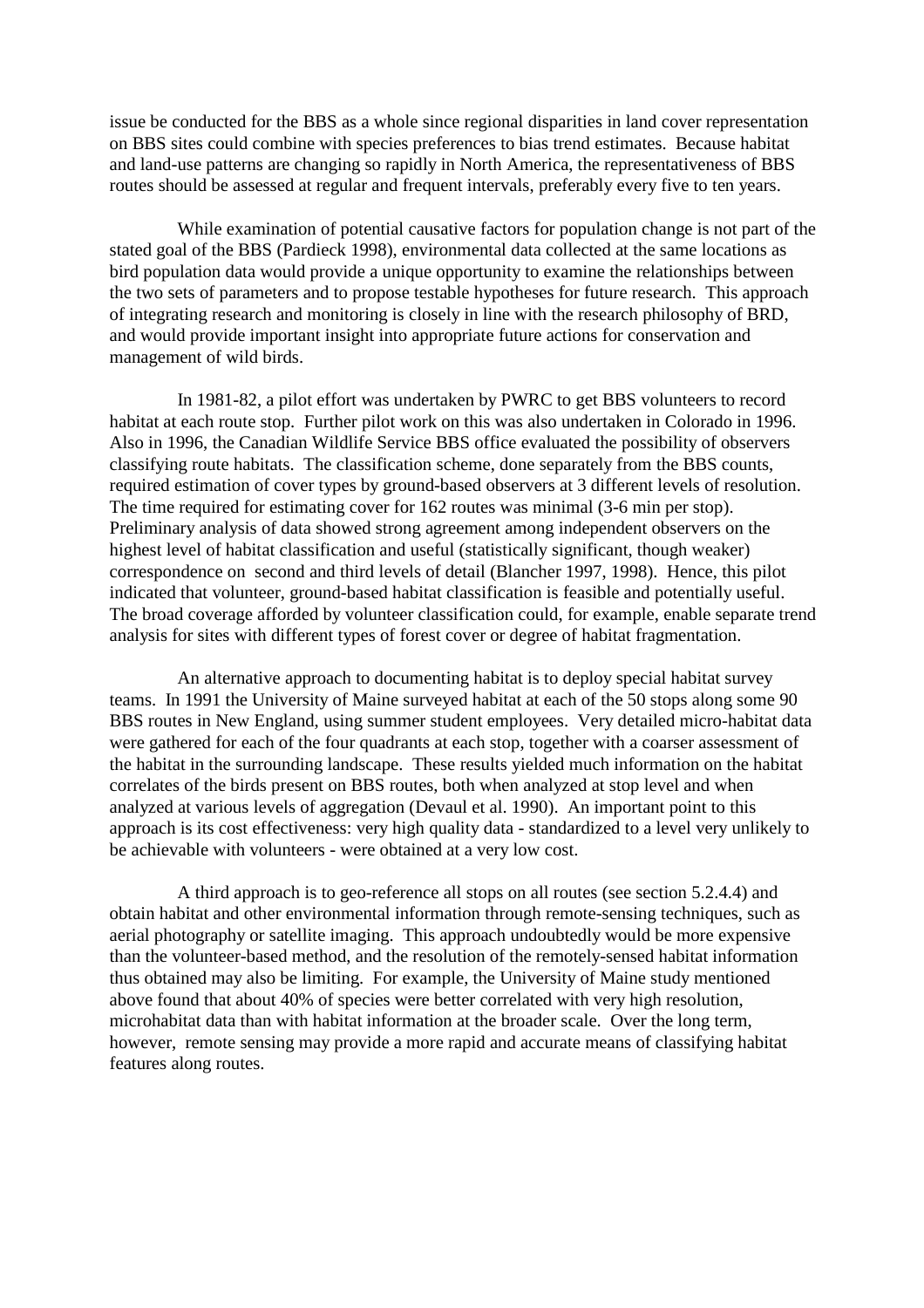Irrespective of the procedure used to acquire habitat information for use with BBS data, an important issue is the choice of habitat and land cover classification to be adopted. The desirability of coordination with related research suggests that the National Vegetation Classification System, already in widespread use by the Nature Conservancy, Federal land management agencies, and the National Gap Analysis Program, should be the primary candidate, though the need for expressly bird-relevant habitat information may modify this suggestion.

Since continuing land cover changes are likely to be a significant source of impact on bird populations, there is considerable merit in the early establishment of a national land cover database for the current BBS routes. However, any interpretation of analysis of such a database will also turn on the extent to which land cover along BBS routes is nationally representative. For states with active or completed Gap Analysis Projects, conducted under the auspices of USGS/BRD, digital maps of land cover already exist, upon which BBS routes can be projected for purposes of identifying and quantifying land-cover types along BBS routes.

The Panel recommends that a working group be created to evaluate the best means of collecting habitat data along BBS routes for comparison to BBS bird data and for comparing route habitat to that of the wider landscape. Because the most effective means of collecting habitat data to assess representativeness of BBS routes on a regular basis (properly an objective of the BBS Office) may not be the best methodology for studying bird-habitat relations (a more research-oriented question), this working group should make recommendations on the most appropriate role for the BBS Program in collecting habitat data.

### **Recommendation 3: Establish a working group to develop operational methods of obtaining periodic habitat and other environmental information along BBS routes (ideally every five to ten years).**

### **Recommendation 4: Assess the extent to which the habitats sampled by BBS routes are representative of the geographic areas for which trends are reported, at regular and frequent intervals, preferably every five to ten years.**

### *4.2.1.4 Loss of routes to traffic growth*

Over the life of the BBS a number of routes have been abandoned because of loss to encroaching urbanization and development. These routes have typically been replaced by new routes sited along secondary roads elsewhere in the stratum, which introduces a bias. The old routes lose most or all of their birds as the natural and semi-natural habitats around them are destroyed, but the stratum trend estimates do not register these losses because the resulting zeroes have been replaced with positive counts from replacement routes. BBS trends are therefore likely to provide an overly optimistic picture of bird populations in the United States and Canada.

Recommendation 4 should help to identify the extent of this bias, which is presently unknown. However, an assessment of past data might also help: e.g., one might re-compute longer term trends, omitting replacement routes and including old routes (using as species numbers either zeros or numbers obtained through re-surveying the dropped routes).

### **Recommendation 5: Give greater attention to the potential biases introduced into the BBS dataset by the loss of routes as a consequence of traffic growth. Conduct an analysis of the possible effects of route replacement on trend estimates and**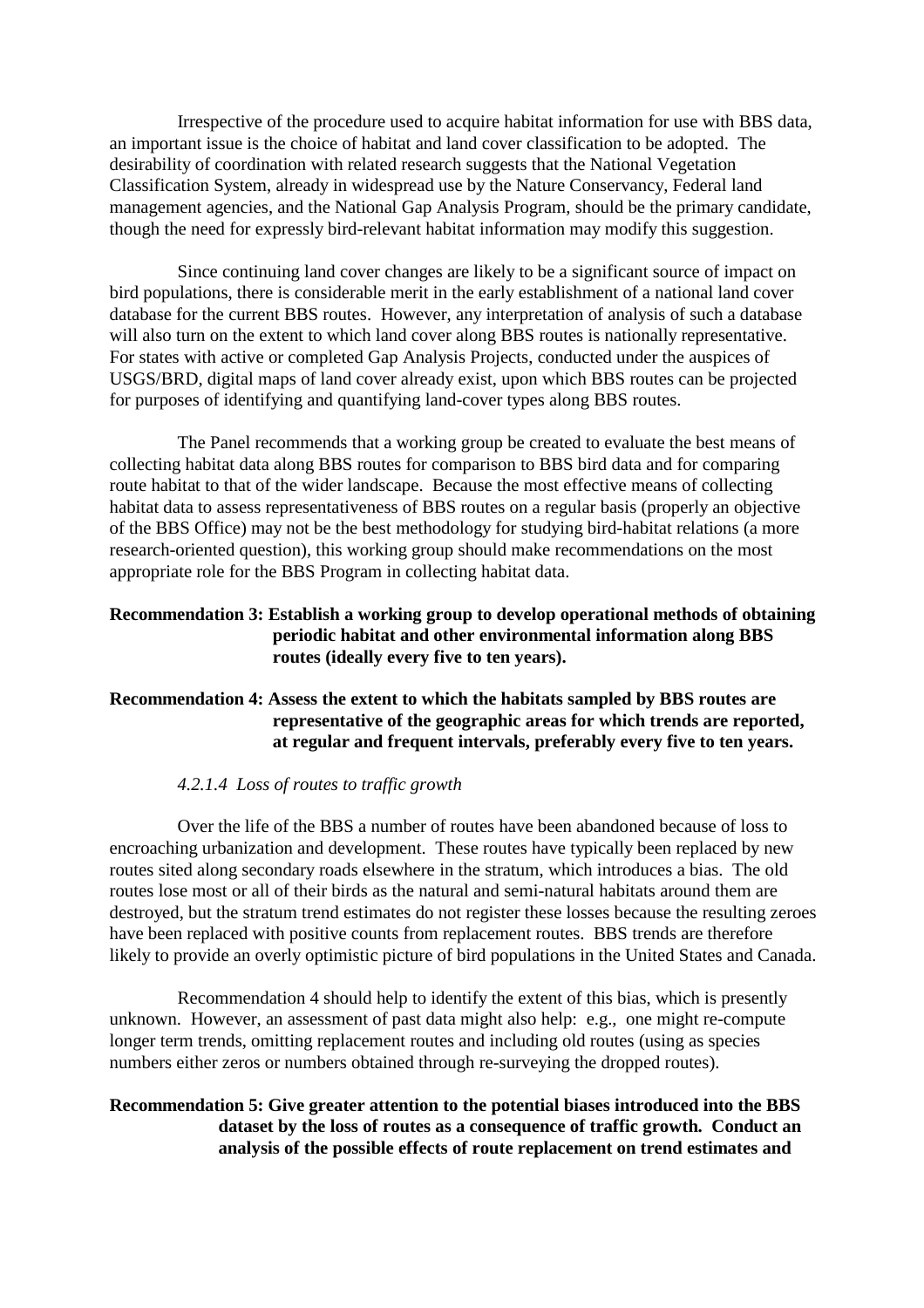#### **develop a Standard Operating Procedure as to the most appropriate treatment of data involving route replacement.**

### *4.2.2 Detection probability*

As with many other large monitoring programs, BBS collects data that indicate relative rather than absolute abundance. A crucial underlying assumption is that population indices are directly proportional to population size (the proportionality constant being a species-specific probability of detection). Furthermore, as comparisons over space and time are critical, it is necessary to assume that the probability of detection does not vary spatially or temporally (Lancia et al 1994). This has been intuitively recognized by the rigid protocols used to keep conditions under which counts are made as constant as possible. However, such rigidity does not control for, for example, variation in the detectability of birds in relation to habitat succession: as a young forest matures and the canopy closes, transmission of song (and therefore observer efficiency) may vary with the forest structure (Hunter and Krebs 1979). There is therefore a continuing need to test these assumptions directly.

There are differing degrees of testing possible here, the details of which are beyond the scope of the present review. Alternatives are as follows:

1. No testing (the current situation).

2. Estimate detection probability both spatially and temporally in special auxiliary studies. This can possibly be accomplished by using multiple observers (Nichols et al 1999), distance sampling (Buckland et al 1993), or a combination of the two.

3. Build estimation of detection probability into the BBS to internally validate the assumption that detection probability is constant. Some or all observers could record distance at which birds were detected, or counts could be conducted using multiple observers.

The Review Panel recognizes the logistical and technical issues involved in solving the detection probability problem. Investigation may show that the problem has a limited effect on BBS results, but the BBS remains vulnerable to criticism on this issue in the absence of action to quantify the bias.

### **Recommendation 6: Conduct a technical evaluation of the empirical effects of spatial and temporal variation in detection probability. Initial work should examine the feasibility of the alternative approaches to the problem, followed by implementation of the selected option.**

### *4.2.3 Observer quality*

Observers vary in quality, between individuals and over time, introducing unknown biases and variability to count data and trends. Even among competent ornithologists differences in ability can arise: among the factors known to influence census efficiency are experience (O'Connor 1981) and age (Ramsey and Scott 1981). Many observers experience significant hearing loss, particularly at high frequencies crucial in detecting the song of certain species - e.g. Golden-crowned Kinglet *Regulus satrapa*, Blackpoll Warbler *Dendroica striata* , Blackburnian Warbler *Dendroica fusca* or Cedar Waxwing *Bombycilla cedorum* - leading to an apparent reduction in the abundance of such species on the route over time. Another effect may be site familiarity, leading an observer to expect a certain species - e.g. a loon on a lake - and consequently to make a special effort to detect it.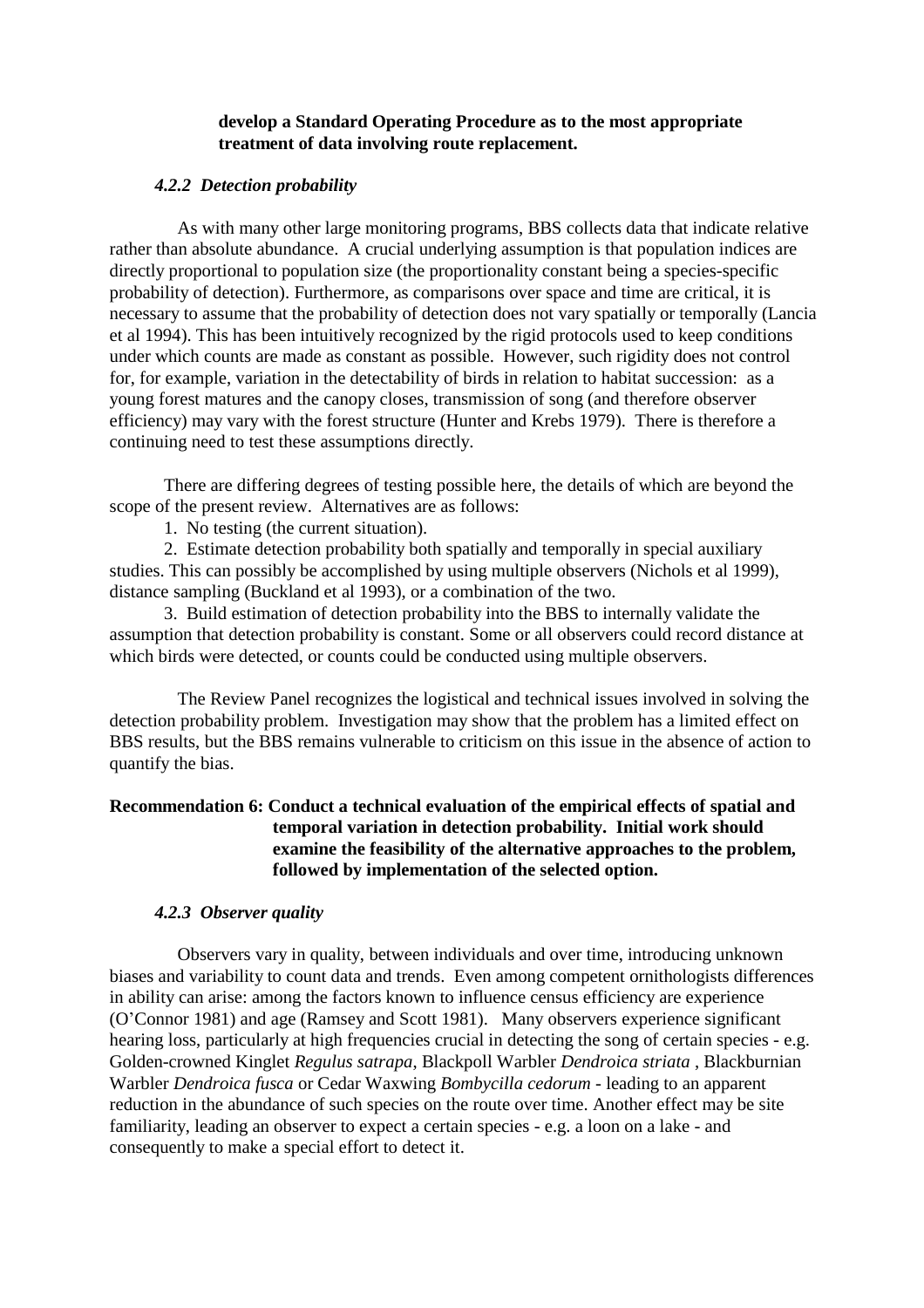It has long been known that these sources of variability in observer censussing contribute distinct "observer effects" to bird survey results, and there are various ways of accounting for a portion of such variation during data analysis. In the British Common Birds Census such effects are handled by observer pairing within years (Bailey 1967), a procedure feasible there with the large sample sizes prevailing locally, but open to "random walks" in trend analysis with more distributed samples (Geissler and Noon 1981). This issue is handled within the BBS by incorporation of an "observer effect" within the trend analysis (Sauer et al. 1997, Dunn et al. in press), but at the expense of assuming that the observer effect is constant over time. This assumption is likely to be valid over the average 4-year span of the typical individual observer contribution to the BBS. However, the distribution of BBS participation duration is skewed, such that there are small numbers of observers surveying routes over a very long time periods. Route survey duration is a weighting factor in trend analysis (Sauer et al. 1997, Dunn et al. in press), so anything that affects the efficiency of such observers over time is especially significant for the scheme. There is also known to be a trend to improvement in the general abilities of the body of observers over time (Sauer et al. 1994), and a factor to account for this is included in PWRC analyses (Sauer et al. 1997). Such improvement obviously cannot continue indefinitely, however, so this factor will eventually need further modification. The Panel therefore believes that the treatment of the "observer effect" in analysis of BBS data needs further attention.

### **Recommendation 7: The BBS should continue to study the magnitude of observer variability, its effects on BBS results, and methods of addressing observer effects during data analysis.**

#### *4.2.4 Methodological uncertainties in trend analysis*

Although the Panel was expressly asked not to make determinations as to the technical merits of the different trend analysis programs available, it wishes to note that failure to resolve the issues involved detracts from complete confidence in the BBS trend estimates. Although the different approaches differ by large amounts in only some regions and with some species, the uncertainty needs to be dispelled in a timely manner. The Panel wishes to urge continued efforts to determine the merits and weaknesses of the competing approaches, particularly as they have implications for other recommendations below.

### **Recommendation 8: Continue effort to determine the strengths and weaknesses of alternative methods of trend analysis and the circumstances under which each is appropriately used.**

#### *4.2.5 Incomplete geographic coverage*

An important issue for the BBS to address in the near term is the geographic coverage desired for the Program. There are several significant gaps in coverage of the BBS within the United States and Canada, a fact clearly recognized by the BBS program managers (Peterjohn 1994; Pardieck 1998, Downes et al. in press). Additional routes are urgently needed in Alaska, Idaho, Kansas, Montana, Nevada, South Dakota, Utah, and Wyoming, as well as for some of the smaller physiographic regions such as the Adirondacks. In addition, the northern limits of BBS coverage are strongly affected by limits to the road system, and hence, most of Canada outside of the Atlantic seaboard lacks coverage in the northern portions of the provinces and in the Territories. Obvious benefits of increasing the number of survey routes include improved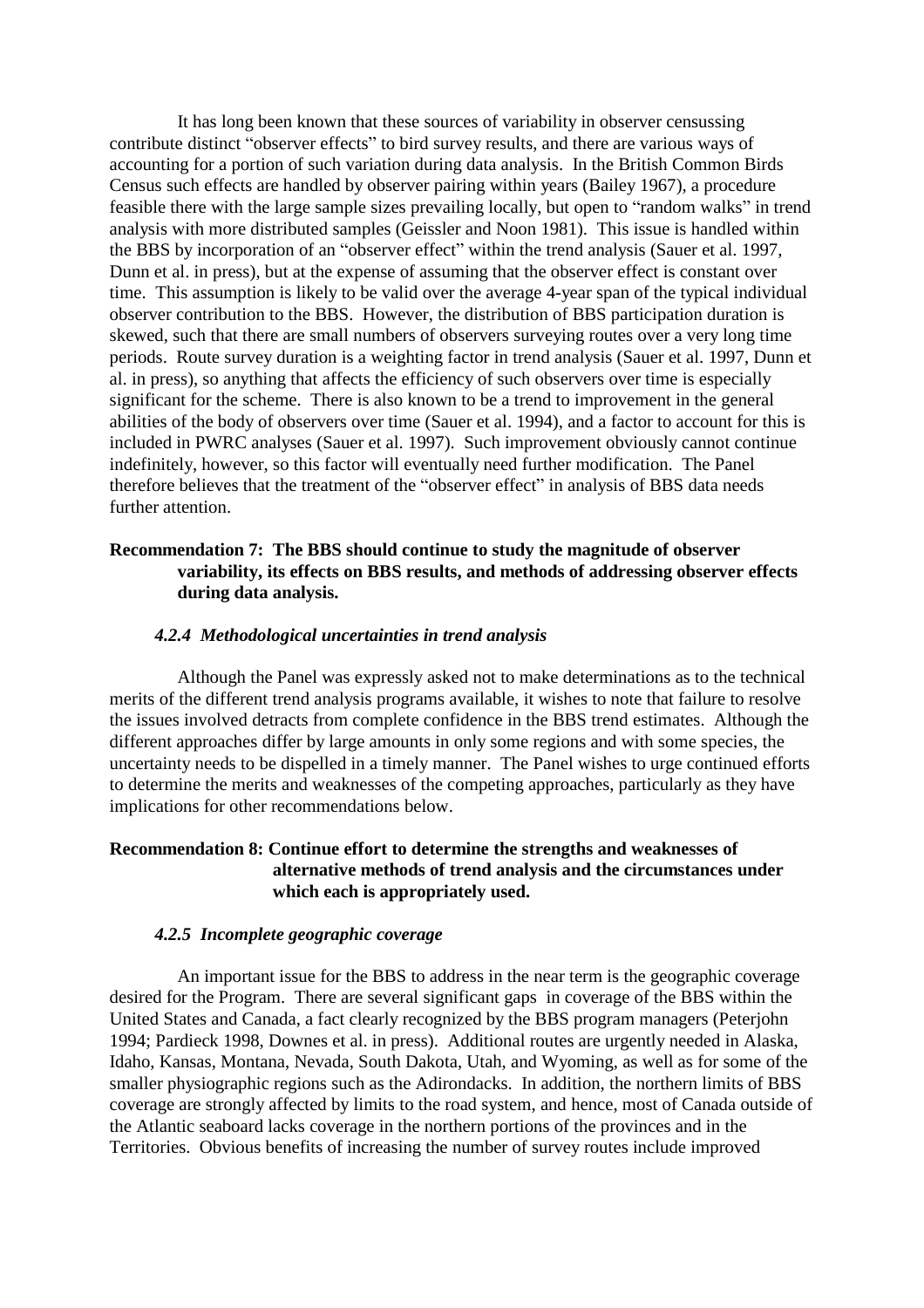geographic coverage and more accurate trend estimates for many species, particularly at smaller spacial scales.

Based on analysis of BBS data, the minimum sample size for most trend analysis currently conducted is 14 routes in PWRC studies (Peterjohn and Sauer 1993) but is 15 for CWS analyses (Dunn et al. in press). Although the somewhat arbitrary nature of that recommendation is recognized (Sauer et al. 1997), it is an appropriate long-term goal of the BBS program to raise the sampling effort within all physiographic strata within states to at least 14 routes surveyed annually. (There are approximately 300 state-stratum units, which would require approximately 4,200 active survey routes in the U.S. alone.)

A less pressing, but highly desirable, goal for BBS coverage is to extend coverage in Mexico. A three-year pilot project was begun in Mexico in 1993, but was not completely successful because of lack of an adequate pool of skilled birders. A few routes in Mexico continue to be surveyed through 1999 (by birders from both Mexico and the United States). While the BBS managers believe that permanent expansion of the BBS into northern Mexico is "conceivable" (Peterjohn 1994), three principal issues need to be addressed: intense training and recruitment efforts, the development of a Mexican equivalent of the Patuxent and Canadian BBS Offices, and long-term funding initially to provide small stipends to Mexican participants and help defray travel costs associated with surveying remote areas and eventually to support Mexican administration of their routes.

### **Recommendation 9: Greater effort should be devoted to achieving appropriate geographic coverage by the BBS, specifically by filling major gaps in coverage within the existing BBS coverage area in the U.S. and Canada and by continuing efforts to extend the BBS into Mexico.**

#### *4.2.6. Review of research needs*

Recommendations to this point have suggested specific research questions that are a priority for BBS to address in order to maximize the scientific value and credibility of results. From time to time this kind of review should be repeated internally, in conjunction with other USGS/BRD scientists where appropriate, to ensure that priority questions are being addressed and to identify new ones. When questions are not being addressed by PWRC or CWS scientists, BBS management should seek to commission the work from external researchers.

### **Recommendation 10: PWRC and CWS researchers should periodically and formally review the technical research needs of the BBS program, taking costs and benefits into account, and make recommendations to BBS management as to priorities for ensuring that needed research will be carried out.**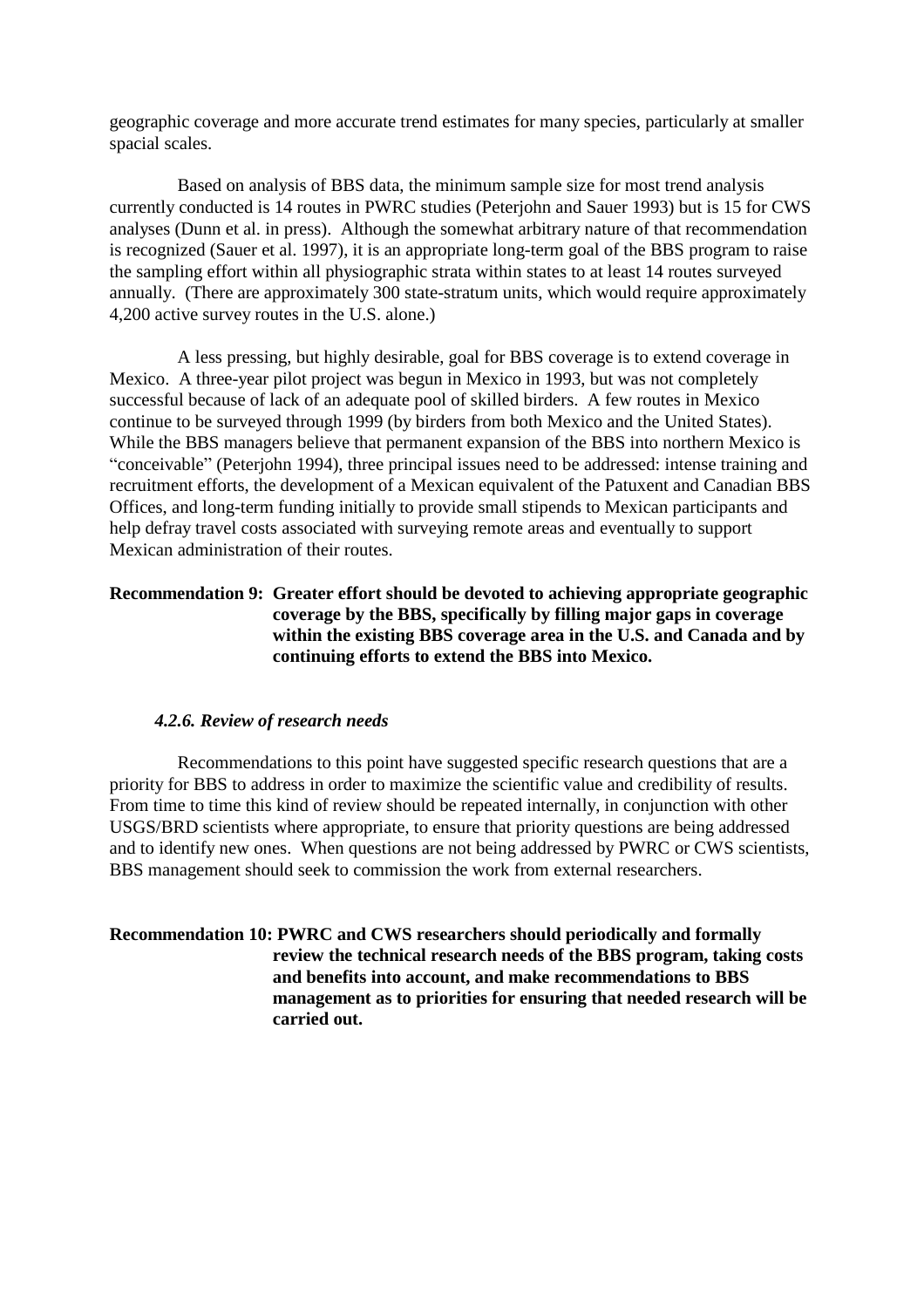#### **5. PROGRAM MANAGEMENT**

#### **5.1 Strengths**

The Panel finds the general management and operations of the BBS to be in very good shape. The Panel was impressed in particular with the evident dedication and commitment of the staff involved, both on the operations side and on the research side of the BBS. It is clear that the operations staff have managed to operate very effectively at the interface of volunteer input and scientific rigor. The support of a large volunteer workforce motivated only by their enthusiasm, while maintaining the production throughput needed for operational effectiveness, is a demanding role that the staff in the BBS Office have filled remarkably well. The high level of volunteer participation in the BBS is one of the outstanding strengths of the BBS, and requires special sensitivity for not being under the day to day control of management. The Panel wishes also to remark on two other aspects of the Program management. One is the high scientific profile the BBS has achieved, over and above its monitoring function, as a result of the scientific creativity of the research staff who have worked on the BBS data. The second is the extraordinarily low budget in support of BBS activities. A budget at this level would be readily defensible if the sole product were monitoring information for internal agency use, so the wealth of research (both intra- and extra-mural) and management activity stimulated and supported by the BBS data is even more remarkable. The Program has to be characterized as yielding an extraordinarily high rate of return to American and Canadian taxpayers for the level of public funding expended.

#### **5.2 Problem areas**

As with all programs that have evolved over 30 years, BBS operation has a few weaknesses, largely the result of incremental changes accumulating in effect over the years. The Panel identified a number of issues where operations could achieve improvements or where action would open new opportunities for building on the strengths of the BBS. These fall under three general areas: maintenance of the observer pool, database management, and disseminating data and product. In addition, the Panel comments on several personnel management issues needing attention.

#### *5.2.1 Maintenance of observer force*

The availability of a volunteer work force of adequate size and quality is essential to the continued success of the BBS. It is clear that the BBS operations staff are conscious of this and of the need to promote interest and enthusiasm among volunteers. This seems adequate as far as maximizing the interests of volunteers who have already signed up for participation. However, the Panel has some concerns about outreach efforts to potential future volunteers needed to replace those retiring through age, illness, family commitments, or loss of interest, and to recruits who will be needed to expand the BBS into new areas. For this the main resource available to the BBS is the system of state and provincial Coordinators, which is both a strength and a weakness.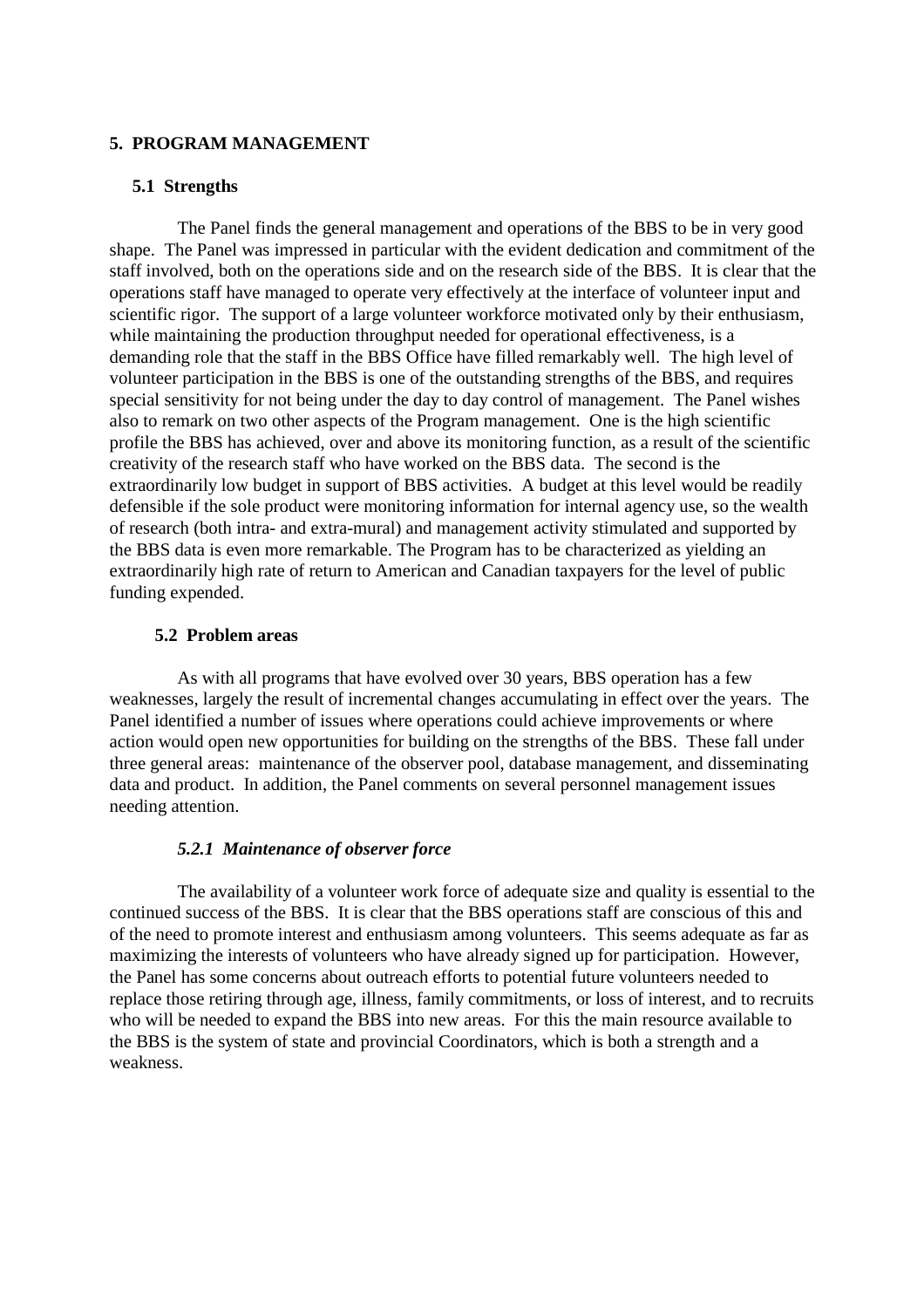Having regional BBS Coordinators to serve as a single contact point between the national BBS Office and volunteers within a region is a good idea, and should be in place for all states and provinces. While Coordinators have traditionally served as a "filter" for identification of qualified BBS volunteers, their roles are likely to expand if our recommendations are implemented regarding investigation of detection efficiency, collection of habitat data, and increase in geographical coverage.

The weakness of relying on state Coordinators for recruitment is that this is too important an issue to the future of BBS to leave entirely to volunteers without any backing or support from the national Office. The Panel would like to see more active outreach to key members of the BBS volunteer body, in particular to the state Coordinators. The national BBS Office should plan periodic meetings or workshops with State BBS Coordinators. Ideally, such workshops might be held every three years for as many coordinators as can attend. We endorse attendance by BBS staff at the annual meetings of the relevant ornithological societies and the holding of workshops in association with such meetings. The goal of these outreach activities should be to strengthen ties with key organizers, to promote new recruitment of observers, to increase the familiarity of the scientific community (and to a lesser extent the bird-watching public) with the aims and methods of the BBS, and to encourage grassroots support for the BBS and its products (see also section 6). The Panel acknowledges that this outreach effort will involve a significant increase over current budgets for travel by BBS staff but considers this a necessary step to address what otherwise could prove to be a critical weakness in the Program.

### **Recommendation 11: Promote greater outreach to BBS stakeholders, especially BBS State Coordinators. Major elements in this outreach should include increased personal contact between staff and volunteers, and the conduct by BBS staff of workshops and other activities strengthening a sense of participation by stakeholders in the BBS.**

#### *5.2.1.1 Observer recruitment and retention*

The system of State Coordinators just discussed is crucial in maintaining a costeffective network of volunteers. Individual Coordinators have very different approaches to meeting their responsibilities to the BBS, creating openings for complementing their efforts in respect of observer recruitment and retention. The Panel believes that additional opportunities to recruit new observers and to encourage retention of existing observers could be promoted by the BBS Office without undermining the work of the State Coordinators. An improved program of outreach, as above, will increase contacts between volunteers and staff and is likely to yield suggestions as to new ways to stimulate participation and commitment. The Panel believes that the likely continued growth in the scale of the BBS, demographic changes involving retirement of baby boomers from BBS, and the increased BBS activities likely to be needed in future, will necessitate a broadening of recruitment and retention efforts beyond the traditional ones. The form of these efforts will need to evolve over time, and may involve development or promotion of self-training and self-testing materials (see also 5.2.1.2).

#### **Recommendation 12: Begin discussions with State Coordinators and BBS participants to identify ways to increase and strengthen observer participation in the BBS in preparation for its anticipated growth in scale and intensity.**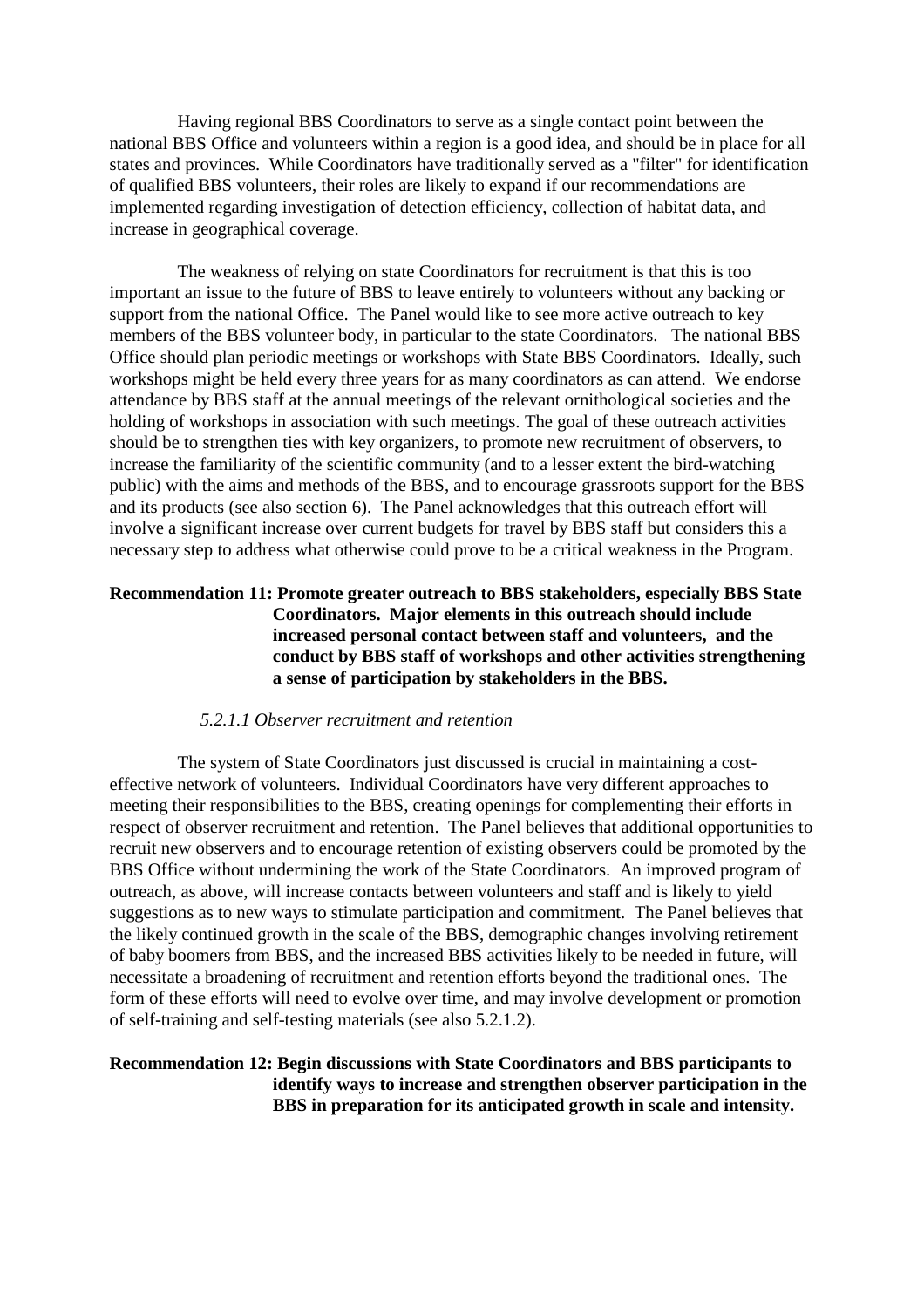#### *5.2.1.2 Observer quality and standards*

Issues of observer variability and bias have been considered as a scientific issue (see Section 4.2.3), but there has been relatively little effort to reduce variation and bias through training or volunteer standards. While CWS has produced training tapes containing songs of common species for each geographic region, and provides these to volunteers requesting them, much more could be done to develop training materials.

Numerous bird censuses have been conducted using prior training of the observers to attain consistent standards of census efficiency (Verner 1985), which generally report that observers reach objectively consistent standards of performance after training. This suggests that the development of a program to train observers to consistent standards would be beneficial, particularly if it focused on reducing variation in detection probability between observers. The traditional training program of instructors accompanying observers into the field and conducting controlled comparisons among observers would clearly pose logistical nightmares for the BBS. Nevertheless, there is certainly potential for improved training. Elements of such a program include circulation of information to observers about potential sources for error (including agerelated decline in standards), limited field visits to observers by qualified instructors with the goal of obtaining empirical information to feed back to observers about the frequency of empirical error, provision of training or testing tapes with recordings of bird songs under different field conditions and different auditory levels, and greater use of the BBS Web pages as a source of training and self-testing material. Implementation of such activities will need to be sensitive to the justifiable pride of many volunteers in their already high standards of field skills. Current volunteers are likely to be a good source of ideas on desirable self-training and selftesting materials (e.g. recordings of full dawn chorus for practice in sorting out individuals).

### **Recommendation 13: Develop programs to train observers to consistent high standards, particularly to reduce variation in detection probability between observers.**

#### *5.2.2 Database management*

PWRC has made major investments in modernizing the data handling needed by the BBS, and has evidently put sound technical facilities for database management in place. However, the Review Panel found some serious problems with data management and an associated lack of supervisory guidance. The Panel identified three issues - database integrity and correction of past errors in the database, treatment of non-standard routes, and processing of historical stop data - that require attention. Specific guidelines, largely in the form of Standard Operating Procedures, need to be put in place to ensure operational compliance.

#### *5.2.2.1 Database integrity issues*

The BBS database has been modified over time, without good documentation. Even though changes were made with the intention of improving the database, the result is that replication of analyses is impeded, data are lost that may be useful for other purposes or in retrospect, and user confidence in the reliability and integrity of the database is compromised. While it is acceptable to flag data in ways that exclude records from standard analyses, these decisions should be easily reversible, and there should be clear documentation of the rationale for various data flags and of the date each edit was implemented. Once annual data have been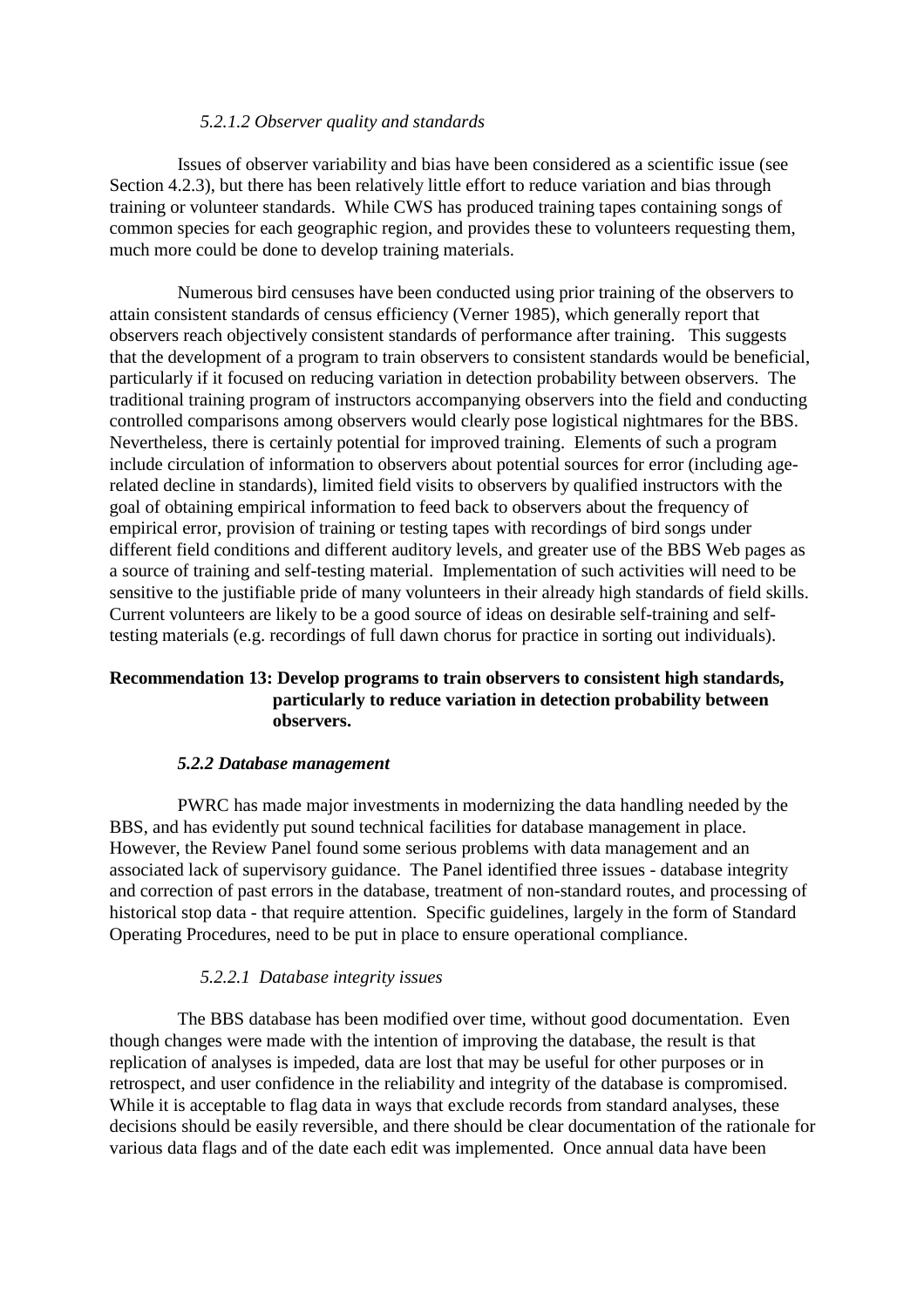released, each update (e.g. after addition of late data) should be given a new version number, and changes since the previous release should be identifiable by the user.

The Review Panel considers the proliferation of undocumented editing to be a serious breach of database integrity and one that PWRC management must address and remedy. It should be possible to reverse many of the changes and edits made to the database in recent years by current staff who remember what was done. This should be accompanied by development of a Standard Operating Procedure for flagging data and for routine documentation of changes to the database in the future. (Addressing historical errors in the data base is a different issue, addressed in Recommendation 16).

### **Recommendation 14: Develop a Standard Operating Procedure to enforce consistency in editing and to ensure that all edits to the database are reversible and clearly documented. These standards should be applied retrospectively, documenting where they cannot be met.**

#### *5.2.2.2 Non-standard routes*

Various types of non-standard BBS routes are run (e.g., by canoe or on foot, locations non-randomly selected). Some of these are submitted to the BBS database (but not included in routine analyses) and others are not. Proposals have been made to create additional types of nonstandard routes, such as shortened routes for use in roadless areas ("mini-routes" tested in Alaska), and off-road and duplicate counts to compare with standard routes. Certain types of non-standard counts may be valuable to the BBS, whether for research purposes only or for routine incorporation into trend analysis, in which case there should be clear guidelines for how they are to be conducted and under what circumstances. Other types may be of no value to BBS (no matter how great the value to individual researchers) , and accepting data from them may unnecessarily strain BBS resources and mislead managers as to the value of these data.

The Review Panel recommends that order be brought to the current ill-defined status of non-standard routes by defining a formal policy about such routes that reflects their value or otherwise to the BBS Program as a whole. This policy should subsequently guide treatment of data from these routes.

### **Recommendation 15: Assess the utility or otherwise of non-standard routes and define appropriate Standard Operating Procedures for the treatment of recommended types.**

#### *5.2.2.3 Historical stop data*

In the past, data were received on hand-written forms, with five pages listing data for stops 1-10, 11-20, etc. Page and route totals were transferred to computer files and were therefore available in digital format. The individual stop counts were available only as original data sheets, and researchers wishing to use the stop data had to request the loan of, or photocopies of, the original sheets and arrange for computer data entry of those records themselves.

Recent advances in the treatment of data involving imperfect census efficiency e.g., Boulinier et al. (1998) - have increased the potential value of stop-level data. Since data are currently entered on a stop basis, the passage of time alone will yield a substantial database of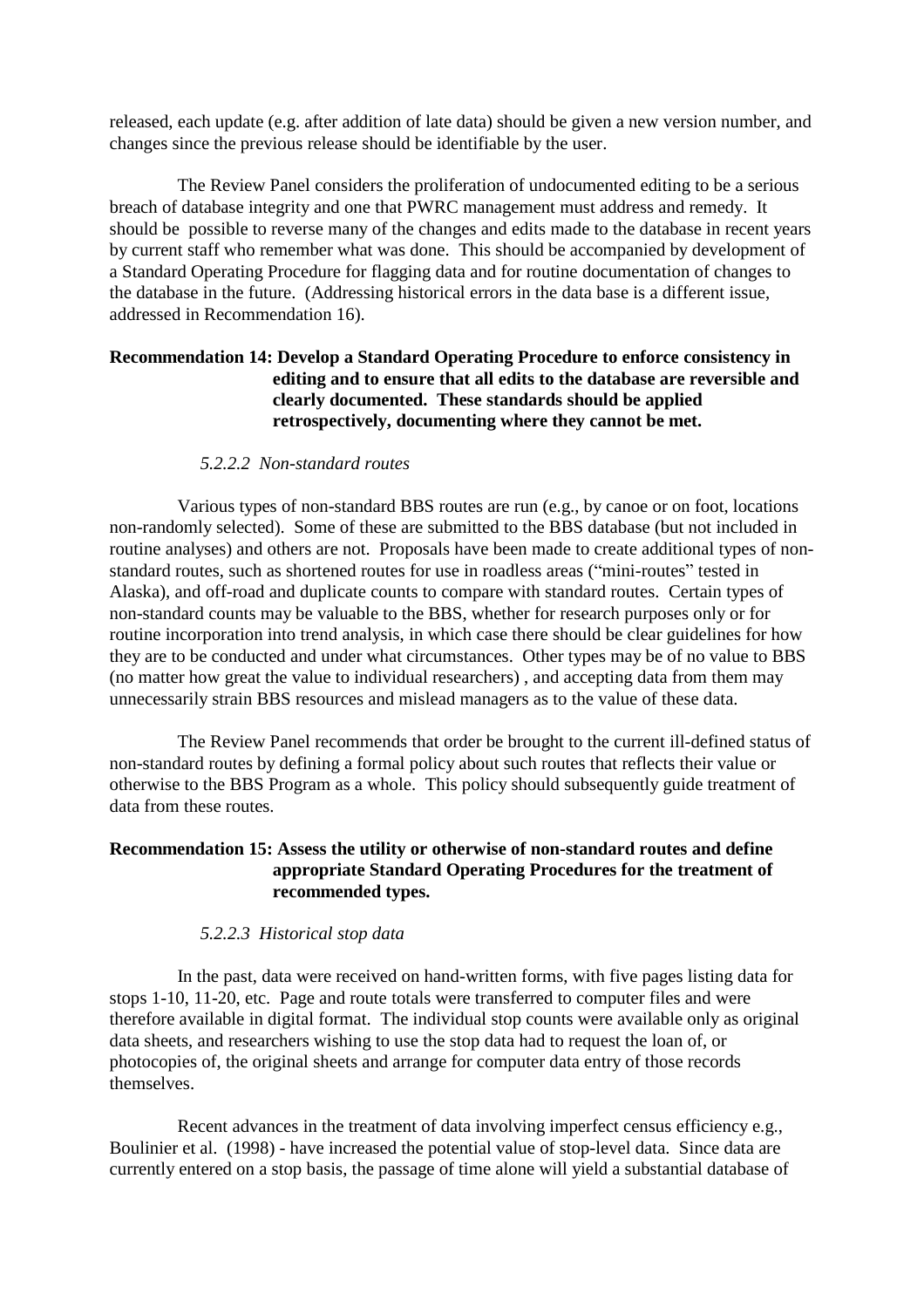stop-level data that can be used in analyses of species richness and related metrics. The relatively complete record of historical page and route totals accessible on-line supports many of the immediately conceivable spatio-temporal analyses (e.g. Maurer 1999), and the current data processing therefore seems adequate to immediate client needs.

The utility of reconstructing historical stop-level versus route-level data is a gray area in terms of management guidelines for the Program. While certain lines of research might be facilitated if historical stop-level data were available, the potential client base is likely to be low, limited primarily to a few academic researchers. The high resolution of stop-level data is poorly matched to the national/regional nature of the BBS, and the costs of processing historical data – and particularly of trying to correct past data entry errors - are unlikely to be cost-effective. The Panel would not be against a sample of the historical data being reviewed and assessed as to the extent of errors and as to the cost of the effort needed to correct them, but would want such an assessment conducted with guidance from a statistician. On current evidence we think the correction of the full database will prove unlikely to improve quality of the historical record to any significant extent.

### **Recommendation 16: Discontinue the practice of processing the historical files to yield stoplevel digital data but allow access to the clerical records (with appropriate precaution against loss of the originals) upon request, with the expectation that the individual researchers involved will meet the costs of processing such data for specific research projects. The possibility of PWRC receiving an archival copy of any new or revised digital data should be discussed with the Principal Investigator and the funding agency at the time of the request for access to the original.**

### *5.2.3 Data and product dissemination*

The BBS Office essentially has three recurrent annual production tasks - the processing of each year's dataset, its analysis to yield the latest figures as to status and trends, and the dissemination of these results to potential clients. In addition, the Office needs to consider whether the continuing accumulation of data has yielded any new information not adequately addressed by the annual production of trend information. The periodic production of overviews of status and trends is particularly pertinent here. The BBS Program disseminates the annual information primarily via Web pages, supported by information in newsletters to the volunteers and by occasional papers in the scientific literature. The Review Panel endorses the value of these products but identified a number of issues in this area of BBS activities as deserving comment.

### *5.2.3.1 Timeliness in annual products*

Lengthy delay in release of annual data is proving a frustration to users who rely on upto-date results for a wide variety of purposes, and can discourage volunteers. The current state of computer technology should be making it increasingly easy to release data in a timely manner. A realistic standard date should be set for release of annual data (which should be well under one year and preferably no more than 6 months after the end of the breeding season). Every effort should be made to meet the deadline.

### **Recommendation 17: Make timely release of each year's BBS data a high priority.**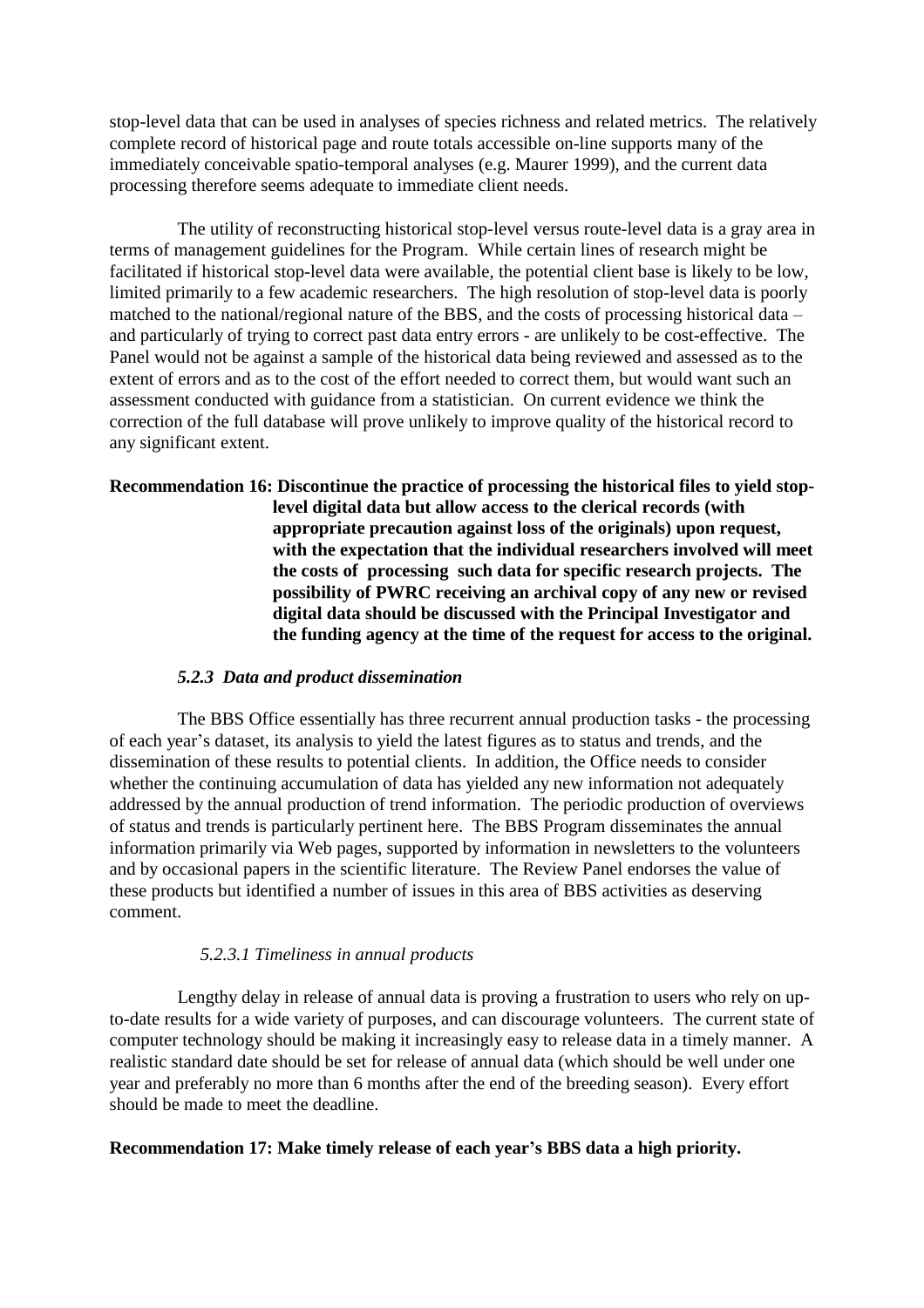#### *5.2.3.2 Information on product reliability*

The routine availability of BBS status and trend information on one or other of the two BBS Web sites means that many consumers of the information will have their sole contact with the BBS Program through those sites. Given this, it is particularly important that critical caveats about the data posted, their quality, and their reliability, should be available in a transparent manner. The "Research" Web sites commendably implement this principle by indicating the minimum number of routes recommended for calculation of a BBS trend, and by providing warnings to the user when a custom analysis is based on very low abundance or when variance is high. Trends are not calculated at all for species that are very poorly sampled by BBS. These features reduce misuse and are valuable features of the web site. Nonetheless there are cases in which a trend is produced without warning, yet is of limited value (e.g. sample size is high in Canada but only a small portion of Canadian breeding range is sampled, or sample size in a particular region is sufficient to justify analysis for only a portion of the full time series). While it is the responsibility of the user to assess the quality of results based on cues of variance, significance and sample size, appropriate interpretation of BBS results would be enhanced if known sampling limitations were summarized for easy public reference. Publicizing results of some form of power analysis to reflect where high variance warrants larger sample sizes than the standard 14 routes for BBS for each species at different spatial and temporal scales would also aid appropriate interpretation of BBS results.

### **Recommendation 18: Publish, either via the Web or in the literature, an assessment for every species represented in the BBS database, indicating geographic, temporal, and other major limitations in sampling that affect quality or generality of trend estimates. All PWRC web sites presenting BBS results should indicate which species have had such limitations identified (preferably linking to the specific details).**

#### *5.2.3.3 World Wide Web pages*

The Panel considered PWRC's use of Web pages to communicate BBS information, data, and results to a wider community to be extremely successful, and commends the efforts by those involved. The evident increasing reliance by the scientific and management communities on these Web pages as a resource suggests to the Panel that the following issues now need increased attention: control of data and analysis program versions, user-friendliness, and crossreferencing of web sites.

A growing problem with increased use of Web sources is the stability of the site and its material. While the BBS research page does have a version number (Sauer 1997), the Panel was uncertain whether the database and/or program details may have been updated over the period that version number has been in use. The use of Web sources for BBS analysis is moot if versions change without documentation or if repetition of earlier or historical analyses are made difficult by extensive changes. The Panel acknowledges that it may be impractical to allow routine retrieval of earlier analysis programs or data sets as the Web site changes. However, the Panel does consider that as the minimum each database update and each change to the standard analysis program should be signaled with a version number and a simple explanation of changes since the previous version. The version numbers for program and datasets should be cited whenever results are presented (whether on the Web or in print) so that users know the basis of the analysis in enough detail to allow repetition later. While research should continue as to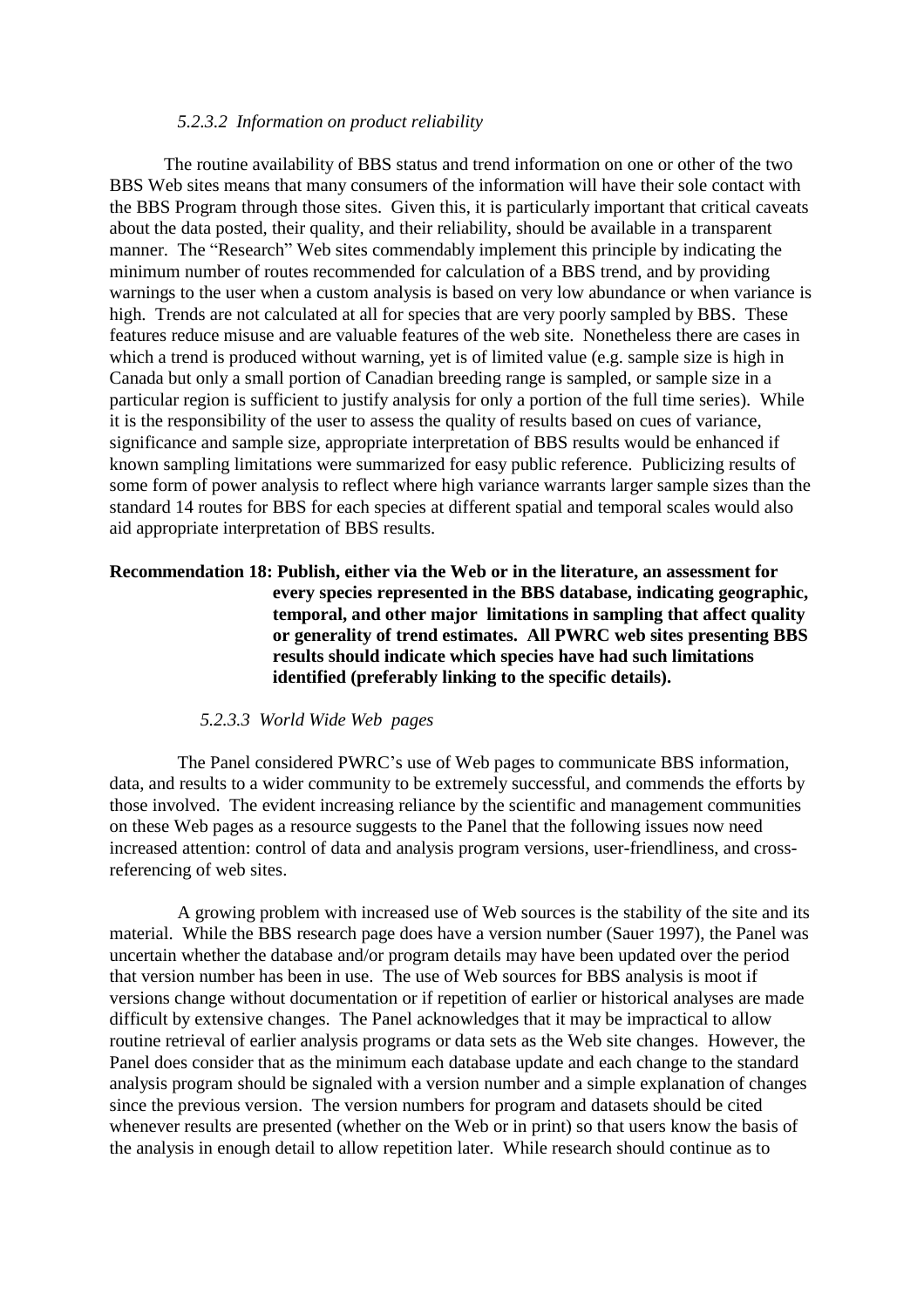"state-of the art" trend analysis, a standard method should be chosen for routine use and only replaced after a better alternative has been identified and documentation is complete.

### **Recommendation 19: Develop a Standard Operating Procedure to ensure documentation of changes to BBS Web sites, at the minimum issuing a new version number for a modified program or dataset and documenting the changes. Such version numbers should be cited in all publicly available analyses.**

The ability to replicate previous analyses is an important element in scientific practice, to allow checking for errors in analysis specifications and for changes in the data set. The bootstrap analyses used in a number of BBS Web-based analyses are a valuable tool but as a result of the built-in randomization yield different results with different runs of the same dataset. By contrast, the CWS analysis program uses a jackknife procedure for estimating variance, a procedure for sampling without replacement which always produces the same result. While there are good reasons to allow bootstrap analyses as a user option, it is highly desirable that subsequent repetition of an analysis should be able to yield *exactly* the same results as were obtained earlier. In many computer programs this is achieved by allowing the user to "seed" the random number generator to a specific value. For most users this option will be of little practical use but its provision within the Web tools supported by PWRC would be in line with best scientific practice.

### **Recommendation 20: On all BBS Web pages that present bootstrap analyses, provide an option for seeding the random number generation to ensure exact replication of bootstrap sequences.**

The Panel commends the PWRC staff for their efforts to allow users to undertake online analysis of data subsets of interest to them. This is a valuable feature of the Web site that the Panel anticipates will receive increased use over time. However, the Panel did see some significant limitations in the present version. As a general principle the BBS Web sites need to be more user-friendly than they are currently. In particular, the analysis web site needs to provide for custom definition by users of the set of routes for which to compute a trend; to allow for a defined analysis to be run for multiple species without re-entry of the analysis specification; and to revert following analysis to their immediately antecedent context rather than to the top of the hierarchy of choices.

### **Recommendation 21: The PWRC Web sites should provide the user with more options for control of Web-based analysis, including user-defined aggregation of routes, looping of analysis over multiple species, and greater conformity to the principle of user control of navigation over the Web site.**

Two separate Web sites are maintained by PWRC, one by operations staff, the other by research staff. The Panel considers that users would benefit if the difference in roles of the two sites were better indicated. The Panel suggests that each site display a clear statement of its origin in operations or in research, the particular roles the site is intended to play, and an annotated cross-reference to its opposite number for other roles.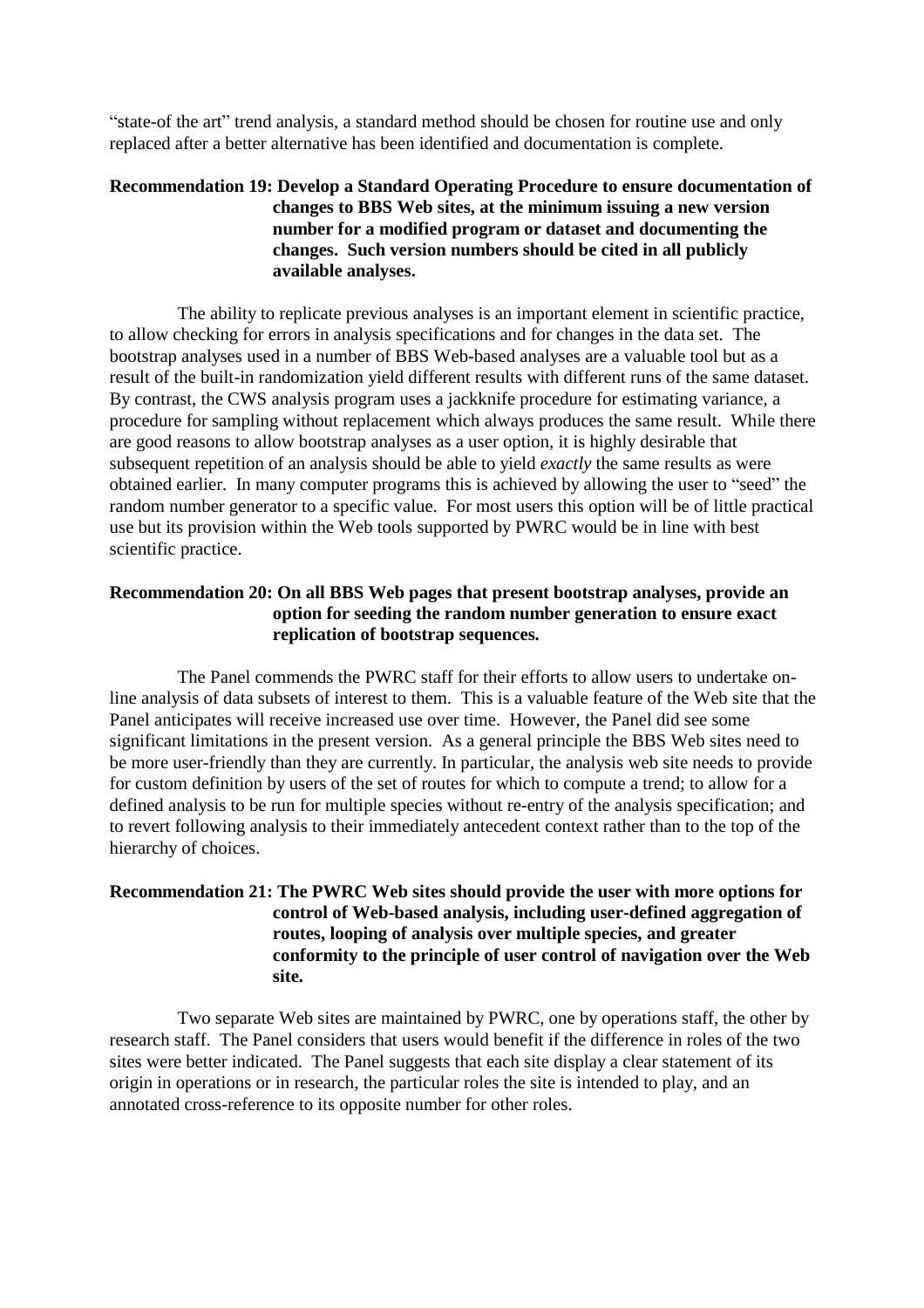### **Recommendation 22: Web sites maintained by PWRC in relation to BBS activities should be clearly annotated as to their intended role, with cross-reference to the sister sites for information found uniquely there.**

#### *5.2.3.4 Analytical products*

Methods of data analysis that are quite different than route-regression have been developed, including non-parametric curve fitting (James et al. 1996) and calculation of annual indices (Mountfort 1985, Collins 1998), both of which address the problem in route-regression of assuming that trends are linear.

While it is important for PWRC and CWS staff to routinely use the method they think most suitable, it is also important for users to have access to alternative/additional products. In particular, results which indicate the non-linearity of population changes are necessary for appropriate interpretation of future prospects for a species (e.g., distinguishing between regular fluctuation vs. long-term consistency), and to generate hypotheses as to causation (such as harsh winters or spruce budworm outbreaks). Annual indices currently presented on the BBS web page are derived from residuals of linear route regression (Sauer et al. 1997), which disguises population fluctuation, particularly when changes are sudden and large (Peterjohn et al. 1995). While the PWRC web site allows calculation of trend data using LOESS smooth methods, there is no option for displaying these results graphically. The Panel would welcome provision on the BBS Web pages of new products that are desired by BBS clients. This could be achieved by greater PWRC or CWS activity or by providing links to the work of other researchers who have produced such products.

### **Recommendation 23: Explore the viability of simple indices of annual abundance that can be calculated independently of route-regression, even if with less precision, in consultation with experts on alternative methods.**

### *5.2.3.5 Analytical tools*

While calling for greater flexibility of user options on the PWRC web site (recommendation #21), the Panel recognizes that not all user needs can be practically addressed at a public web site. Rather than expend PWRC resources on filling orders for custom analyses, a user-friendly analysis program should be available to users for analyzing data on their own, containing as much flexibility and choice of options as possible. Collaboration between PWRC and CWS in meeting this need is highly desirable.

Full development of a portable program for distribution to users to facilitate non-Web use of standard BBS analysis methods is desirable, though not a trivial task. Should this not be feasible, greater attention to improving turnaround to requests for custom analyses is desirable. **Recommendation 24: Complete development of a PWRC/CWS-approved computer program that is flexible, user-friendly and well-documented, for distribution to users wishing to run their own analyses.**

The route regression method developed by Patuxent scientists offers a rigorous approach to the analysis of population trends but is nevertheless not universally accepted as the optimal method of analysis. Irrespective of the merits or otherwise of the route regression method, a significant limit to its further development has been the difficulty experienced by outside scientists in reproducing the program used by Patuxent staff so that they can explore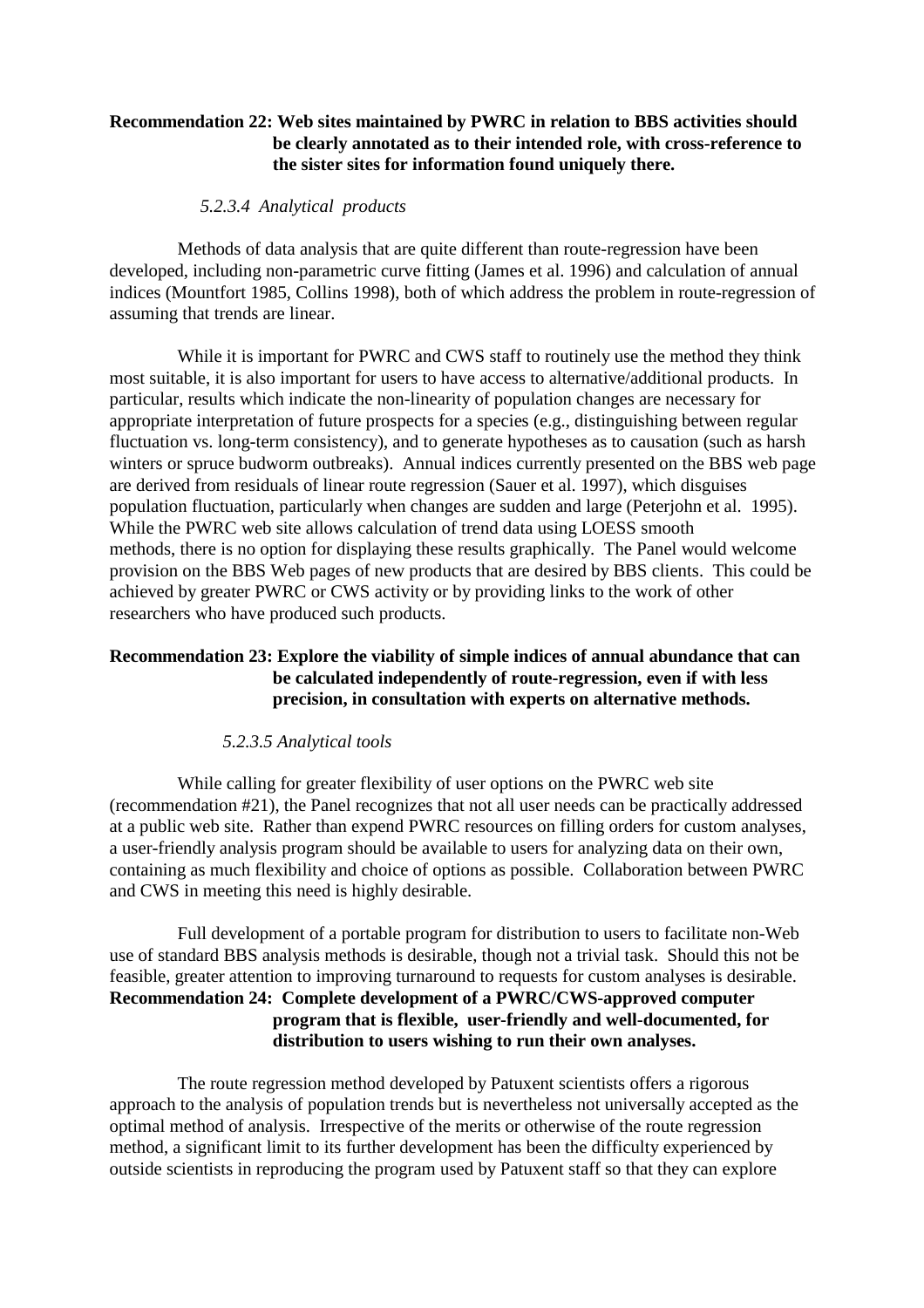variations in analysis method. Part of the problem is uncertainty over the precise methods used at every stage (since published papers inevitably are unable to provide the level of detail needed for this), but more importantly, a great deal of duplicated effort and expense is going into attempts to re-create an existing program. While PWRC statisticians have shared their code under special circumstances, PWRC staff rely on Gauss programming, which is not commonly used by others, thus necessitating rewriting of code, resulting again in duplicated effort, and adding to the chances of introducing errors. Many statistical procedures published in the technical literature are also made available to users through procedure libraries such as STATLIB [http://lib.stat.cmu.edu/]. Given the great significance attached to the BBS trend analyses produced at PWRC, and in particular the expenditures of significant amounts of public and private funding on the basis of reported BBS decreases, the Panel feels it is important for BBS to be held to the same standard.

### **Recommendation 25: The standard BBS analysis program should be available to qualified researchers, either as raw code or as library modules compiled from a commonly-used programming language, along with full program documentation.**

#### *5.2.3.6 U.S.-Canadian differences*

Historically, the CWS used a different approach to BBS analysis than did BRD (Thomas and Martin, 1996), although both agencies use route-regression. Although many of these differences disappeared with the common adoption of estimating equations which obviate the need for log-transformation (Link and Sauer, 1994), there are still several differences of which the Panel is aware. The CWS uses sub-routes as a covariable, instead of observer, since some observers' data are divided into two (or more) "sub-routes" if there are groups of years in which the route was run under very different circumstances - e.g., very different dates - than the others. In most cases sub-route and route are synonymous and the differences present should have no discernible effect on results. However, CWS analysis does not take observer improvement into account, as is done in PWRC analyses (Sauer et al. 1994, 1997). The CWS also uses different weighting factors when aggregating route trends to produce a regional mean. CWS area weighting is for proportion of degree block covered, rather than proportion of physiographic stratum within province, as in the U.S. system. Since Canadian physiographic strata are huge, with some crossing the country coast to coast, and since the BBS in some cases samples only one end, it makes no sense to extrapolate across the whole stratum. Next, the CWS uses a jackknife procedure (sampling without replacement) to estimate variance while the BBS approach uses bootstrapping (sampling with replacement). Also, the CWS uses a t-test as a conservative test of significance of trends because it has smaller samples than the U.S. where ztests can be used. Finally, PRWC requires a minimum sample size for analysis of 14 routes that have detected a species, while CWS requires 15 routes.

The Panel found some continuing uncertainty in Canada about the details of the aggregation procedures and specific weighting factors used in PWRC analyses, raising some concern about additional, undocumented differences between the two countries' analysis programs. The problem appears to be mainly one of communication. CWS wrote its initial program without detailed knowledge of the contents of the BRD program, and although the BRD provided code for the estimating equation procedure for incorporation into the Canadian program, there has been no detailed comparison of the two programs to identify differences.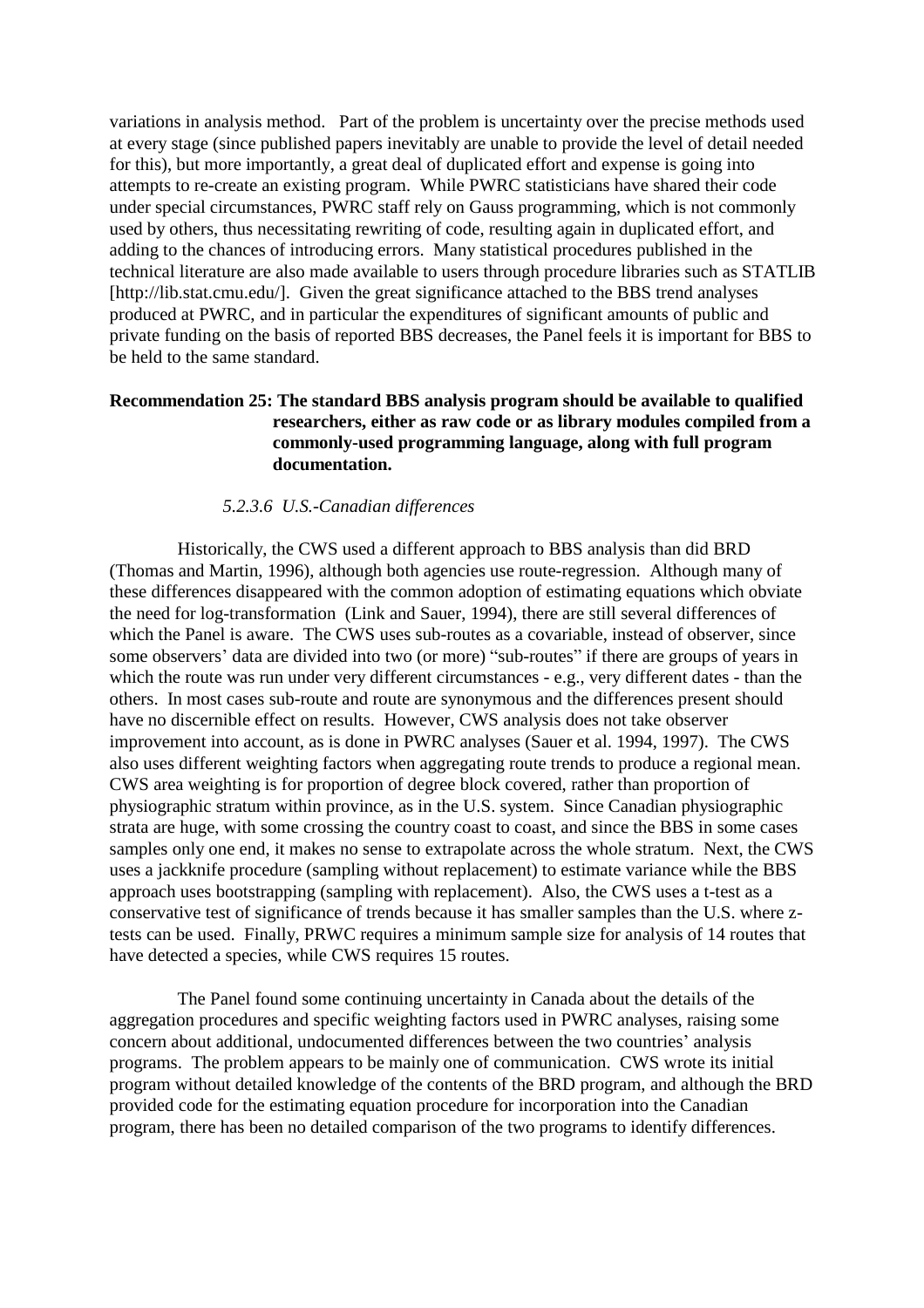### **Recommendation 26: CWS and PWRC researchers should work together to decide on the best data-selection and weighting methods, and adopt the same analysis method. CWS should only retain differences that are justifiable in the Canadian context, and CWS presentations of Canadian results should clearly state why they may differ from results derived from PWRC analyses for Canada.**

Communication and coordination of operations between CWS and BRD appears to be good, and we have no specific recommendations for improvement as to liaison over operations. However, the Review Panel is concerned that there has clearly been a lack of regular communication and cooperation between CWS and BRD statistician/researchers involved with BBS. There has been an unfortunate duplication of effort in developing analysis programs for use by each department and for external use, and historic differences in CWS and BRD analysis methods are largely a result of poor sharing of information. There are no commonly-defined goals for research on BBS or involving its results, and no sharing of work-plans that would preclude further duplication of effort or promote collaborative efforts. Other recommendations in this report may help improve this situation, and implementation of our recommendation for the BBS operations staff to develop in-house capability to run routine analyses may provide a communications link between CWS and BRD. We therefore couch our recommendation here only in general terms, to promote consideration of additional solutions and to emphasize to those involved the importance of regular sharing of information.

### **Recommendation 27: Encourage greater communication on BBS between statisticians and researchers within BRD and CWS, both to avoid duplication and to promote collaborative efforts on mutually-defined goals for research on BBS and its results, and encourage greater sharing of analysis programs and other information that would promote fulfillment of respective agency goals in each country.**

#### *5.2.4 Strategic management issues requiring attention*

The Review Panel identified five areas in which PWRC management needs to make strategic decisions. All are issues that will affect the long-term evolution of the BBS Program to greater or less degree.

#### *5.2.4.1. Clarity of operational goals*

The Panel was impressed by the focus evident among the BBS staff as to what needed to be done by what date and by the efficiency resulting as to how daily and seasonal tasks were conducted. It was clear to the Panel, however, that resources for performing the volume of work arriving each year are so stretched that some areas of work critical to the long-term success of the BBS Program may not receive adequate attention in the face of more immediate issues.

It was not clear to the Panel that management fully appreciates the tension between the workload in the BBS Office and other duties in the Monitoring Program. The expanding role of the latter into new areas of work could potentially serve as a magnet for the interest and attention of competent and intelligent staff otherwise faced with routine work on the BBS, and the likely impact of such new work on performance of routine BBS duties may be under-estimated by staff anxious to be involved in fresh work. It seemed to the Panel that the ability of the BBS operations staff to produce the routine products of the BBS (e.g., trend analyses) is being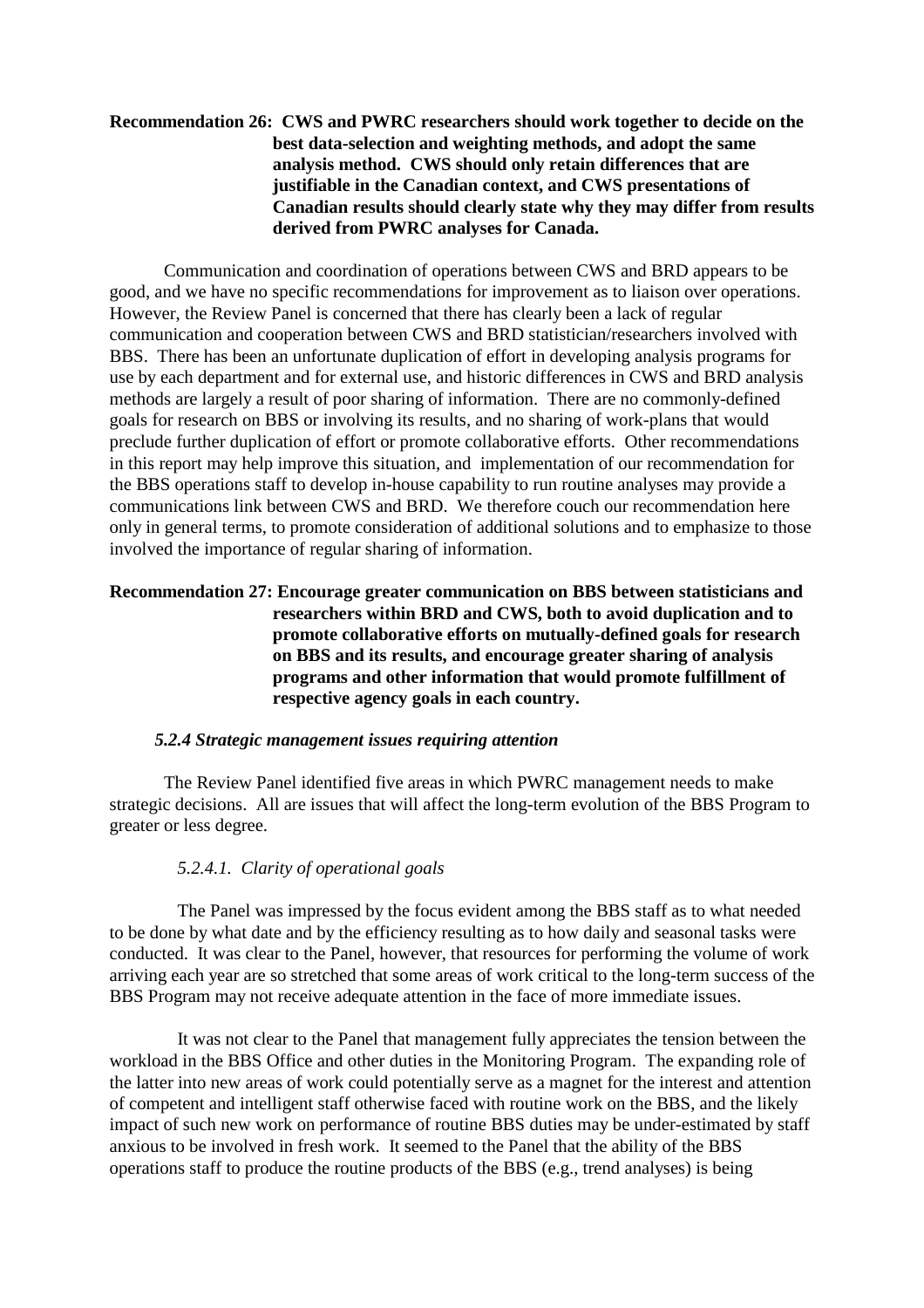adversely affected by reliance on the willingness of staff to help out on other activities of the Section. Management should be conscious of the extent to which having current staff accepting additional dataset maintenance and analysis responsibilities in the Bird Population Data Center may dilute the effectiveness of BBS operations.

### **Recommendation 28: Impacts of every proposed new Monitoring Group commitment should be assessed explicitly with respect to the budgetary and staffing needs of the BBS, and any additional workload imposed on BBS staff should be offset with additional resources, as appropriate.**

#### *5.2.4.2 Relations between BBS operations and BBS research*

Information provided to the Review Panel by BBS operations and research staff revealed an ill-defined interface, and rather different expectations as to the deployment of analytical and programming expertise, between the two groups. The Review Panel was greatly impressed by the creativity and innovation of the Patuxent research staff in devising new ways of using the BBS data and by the associated efforts in outreach with these products. This success in recognizing the needs of the external BBS constituencies and in finding ways to meet them has been outstanding, but at the same time has resulted in the products of this effort becoming the operational norm expected of the BBS. Many users of the research Web site assume this is the outlet for routine BBS products, and turn to the research staff when they want additional products. However, routine products should normally be produced by an operations division rather than by research staff. Currently, user demands for additional products from the research division must either be produced at the expense of other research activities, undertaken during non-work hours, or set aside for lack of time. The appropriate balance between research activity (essentially a constant breaking of new ground) and operations (essentially the reliable provision of standard products) needs greater recognition and involvement by senior management. Some of the problems evident in the BBS program stem from muddling the distinction between 1) an operational program that provides data and certain analyses to any and all users, and 2) a research program that uses BBS data, possibly along with other kinds of information, in various studies.

As noted in other recommendations, the analysis programs for routine products need to be available and useable in the BBS monitoring office to reflect their having become necessary products to users such as USFWS and CWS. As an operational matter, BBS needs to archive the code and products on a yearly basis and to be able to provide the code to other researchers wanting to check uses of the data. This is becoming increasingly critical as more of the analysis products are used for policy and legal documents that researchers need to be able to check, and that ultimately might need to be provided in court. Finally, BBS needs to be sensitive to user needs for additional routine analysis products and should have the capacity to address those needs. These are all appropriate roles for the operations division, and the Panel believes that the monitoring staff must increasingly expect to respond to these demands through allocation of its own resources, rather than relying on the good-will of the research group.

Re-alignment of responsibilities for BBS between research and operations should be undertaken carefully, with the full participation and agreement of involved parties, in order to achieve the desired ends without upsetting the fruitful collaboration that has thus far taken place.

#### **Recommendation 29: PWRC senior management should identify and clarify the respective roles of key individuals within the monitoring and research programs**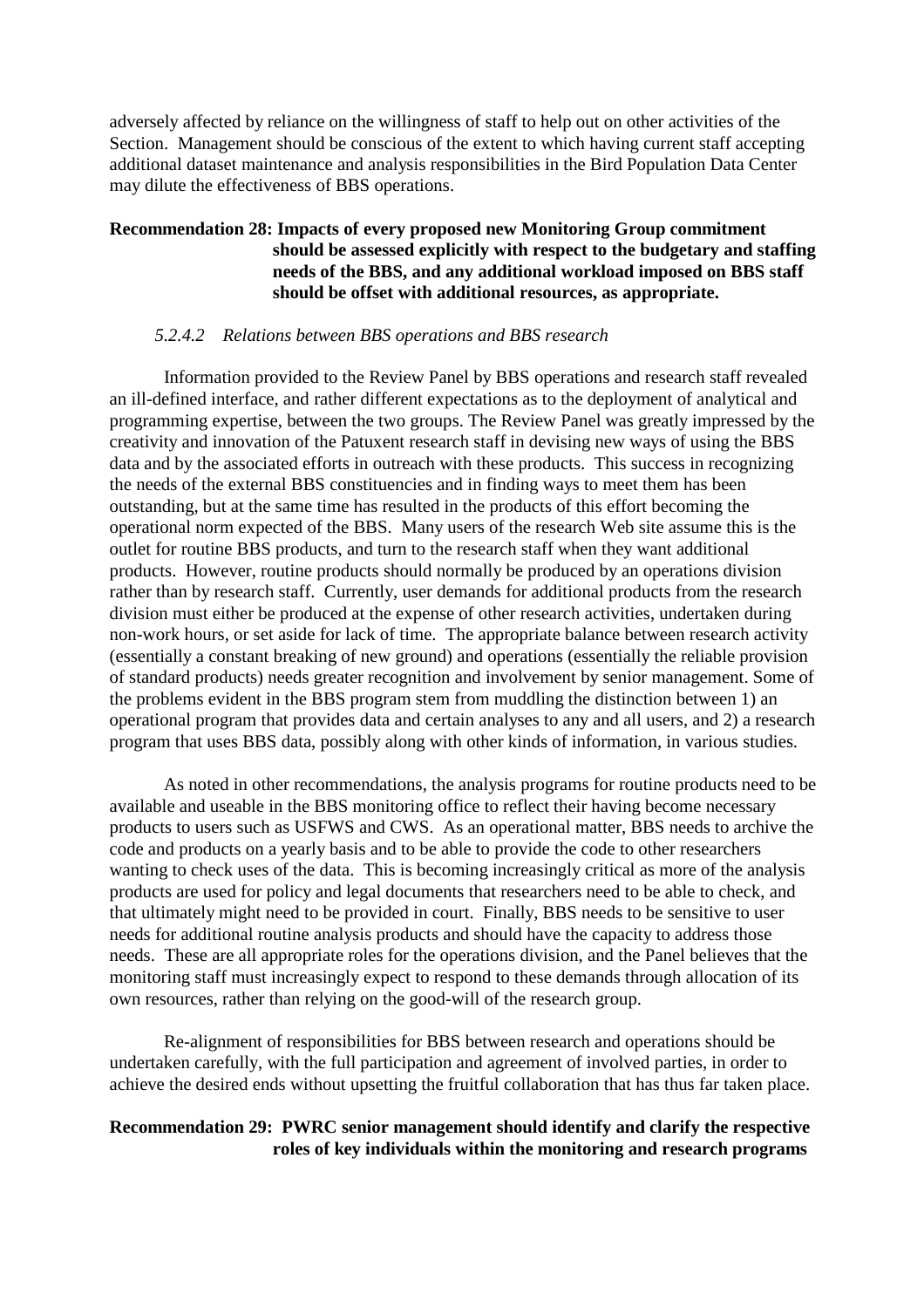#### **regarding BBS coordination, data management, data analysis, product development and refinement, user requests, and information transfer.**

#### *5.2.4.3 Staffing issues*

The Panel concluded that the BBS Program needs some additional staffing to ensure continuing success. Although the Panel heard cases being made for an additional statistician, for a computer programmer, and for a GIS specialist, it is the Panel's considered view that a single professional statistician position is required, to provide programming and statistical support on the operations side. The position should be housed within the operations staff, to provide close ties to the "consumer" of the work products. It is essential that the primary commitment of the position be to the development needs of operations and not to independent research. Among the early duties of such a position should be implementation of our recommendations for new options and information on the Web sites (recommendations 19, 21, 22), implementation of database flags for edits (recommendation #14), user-friendly programs for standardized trend analysis and indices (recommendations 20, 23, 24), and proactive effort in identifying client needs. Where duties overlap with current efforts of research staff, there should be close cooperation among all staff involved (see previous section).

### **Recommendation 30: Add a full-time operational programmer/statistician whose primary duties would be to supply operational support, to conduct routine analyses, and to produce standard products. This position should be assigned to the Monitoring group.**

#### *5.2.4.4 GIS needs and spatial referencing of BBS routes*

With the widespread availability of geographic information systems technology, having a database of spatially referenced BBS routes could facilitate additional research and use of BBS data. Fully digitized maps of BBS routes could more easily be joined with digital land-cover information to enable land-cover change detection and description and to facilitate investigation of relationships among patterns of changing land cover and breeding bird population trends at the route level. Such improved research capability, combined with the potential for reduced time on map production activities, at first sight provides attractive reasons for GIS implementation within the BBS Office. However, GIS is notorious in respect of implementation problems when used in production environments, both in terms of equipment and staff expertise, though the situation is improving rapidly.

Over the near-term planning horizon (3 to 5 years), there does not seem to be a need for GIS capability within the BBS Office itself. Digitization of BBS routes would seem best done by contracting with an outside provider, and the primary goal of the digitization would be to facilitate spatially explicit analysis of BBS data e.g., against remotely sensed data. In the future, it is conceivable that digital BBS route maps could be delivered to BBS volunteers or other interested individuals using the Internet and web page technology. Indeed, off-the-shelf software currently exists to allow "cutting" portions of USGS 7.5 minute series topographic maps to user specifications and delivery of the map subset to a personal computer for printing on a color printer. This approach has been adopted for delivery of spatially referenced breeding bird atlas survey block maps to volunteers with Internet access for the Second New York Breeding Bird Atlas Project, scheduled to begin in 2000.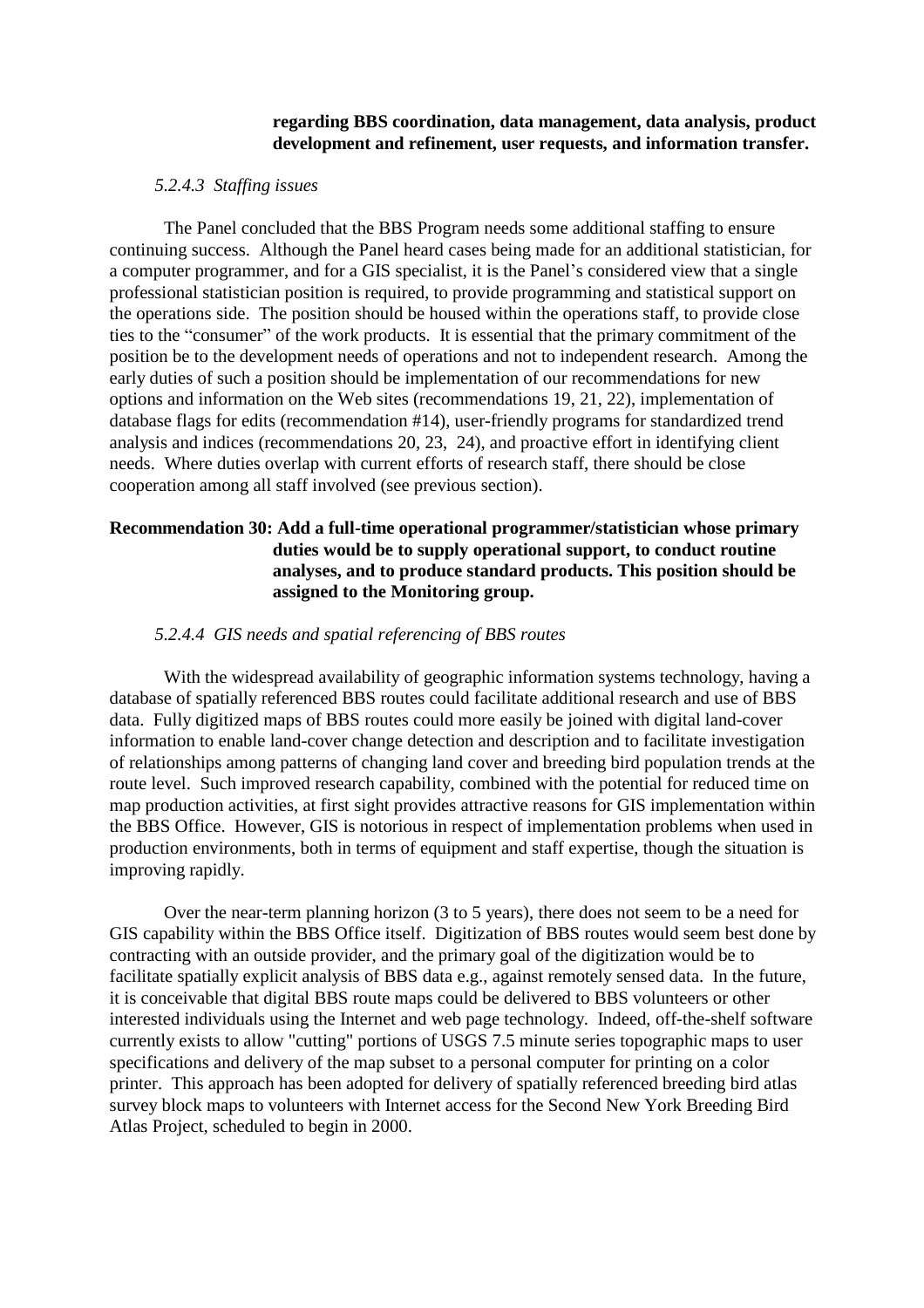The BBS operational and research staff should define questions they think could be answered with an in-house GIS capability. PWRC should then commission a formal needs assessment to realistically define the costs involved. The Panel suspects that these costs will be too high to support immediate operational use of GIS, but the field is one in which the costperformance envelope and the need for specialist staff is changing very rapidly, and expert assessment is desirable. Any management decision to proceed to GIS use should be based on perceived cost effectiveness.

In the meantime, the Panel believes that as a short-term goal, PWRC should seek only the digitization of the BBS routes and not the stops along the routes, with advice from the USGS National Mapping Division to assure that digital products meet national map accuracy standards. Spatial referencing of individual stops along a route is desirable for some applications but is likely to be costly if done to the national map accuracy standards required of a Federal agency, and will require involvement of each route surveyor to ensure accuracy of stop location (Dobbyn and Couturier 1998).

### **Recommendation 31: PWRC should undertake an expert feasibility study of the costeffectiveness and utility of digitizing individual route stops and of implementing GIS capability within BBS operations. Any perceived need for digitized route locations prior to completion of this assessment should be contracted out rather than conducted in-house.**

#### **6. FUTURE DIRECTIONS**

Recommendations presented earlier in this report indicate directions that the Panel thinks are important for the future of BBS, such as meeting user needs for new analysis products, making analytical tools more available and improving BBS web sites. On the research side, the Panel has recommended greater investigation of biases inherent in BBS methodology, and continued research into analysis procedures. Here we concentrate on additional directions that will further increase the value of BBS for research, conservation and educational purposes. These directions, involving both BBS Operations and Research, include 1) expanding recognition of the value and uses of BBS data; 2) playing a larger role in integrating BBS results with other monitoring data and providing greater guidance for interpretation; 3) identifying possible causes of population change that should be addressed with other kinds of research; and 4) promoting the use of BBS in new research applications. We discuss these in sequence from more outreachoriented activities to more scientific activities.

#### *1) Expand recognition of the value and uses of BBS data*

BBS publications and web pages have already done an admirable job of making BBS the recognized flagship monitoring program for North American landbirds, but much more could be done to promote the value and uses of BBS. Such a pro-active approach might be met through creating and delivering outreach materials and presentations that are aimed at soliciting new users and uses of the data, e.g. through targeted presentations at professional and ornithological meetings and to other academic and agency groups. Many conservation groups are unaware of the PWRC and CWS web sites with their wealth of useful information, and should be educated as to their existence, encouraged to publish the BBS web site address in their news outlets, and to develop links to the BBS web page from their own web sites. Finally, BBS could make educators more aware of the value of the BBS data and web site as a resource for educational purposes.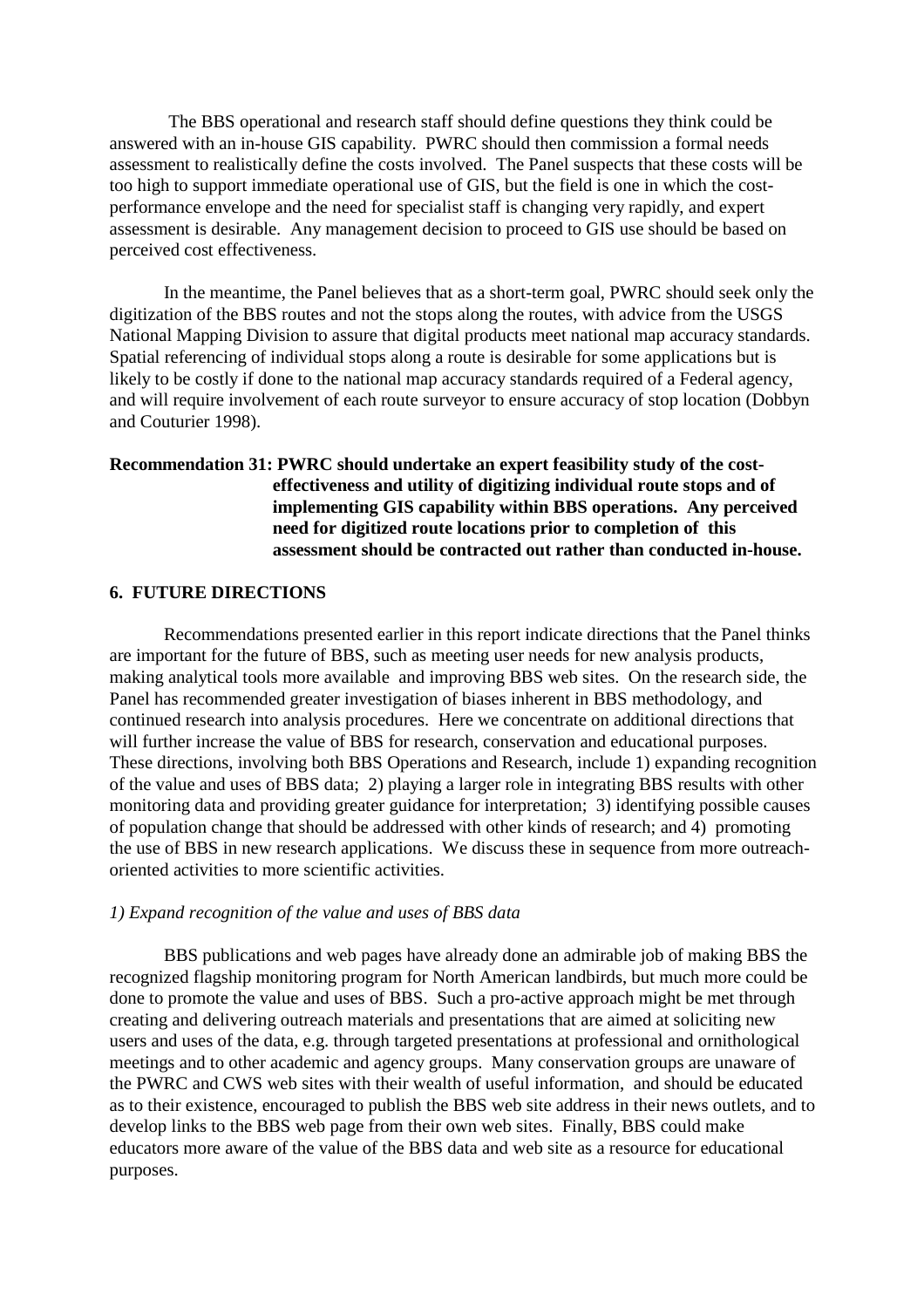#### *2) Play a larger role in integrating BBS results with other monitoring data and providing greater guidance for interpretation*

Printed outlets for BBS reports and research results are accessible mainly to the monitoring community and researchers. When BBS results do get wider distribution, such as through BBS web sites or articles written for laymen, they can easily be misinterpreted through lack of context, or from failure by users to understand the limitations and statistical properties of BBS. BBS personnel are the ones most qualified to judge the biological significance of BBS trends, and should do more to ensure that such judgments are as publicly available as the results themselves.

The annual, semi-technical CWS publication 'Bird Trends' attempts to draw together monitoring information from major monitoring programs, present information on the relative quality of data from different sources, and draw conclusions on the probable range-wide population status of species (e.g. Canadian Wildlife Service 1998). Articles are written by the scientists most involved in monitoring , in a style that is accessible to general readers. The Panel lauds the approach and recommends that it be considered in the U.S., along with other means of providing more interpretive context for BBS results (see also recommendation #18).

Recent comparisons of BBS trends to results from other, independently-run population surveys, show considerable agreement in trends (e.g. Hussell et al. 1992, Dunn et al. 1997, Wells et al. 1998). While circumstantial, this is comforting evidence that BBS (and other surveys) are documenting biologically meaningful population change. More work of this type is likely to prove fruitful.

### *3) Identify possible causes of population change that should be addressed with other kinds of research.*

BBS data should be used to a greater extent in identifying possible causation of population change and suggesting specific research questions to verify or refute such hypotheses. For example, some BBS reports have highlighted particular species groups that seem to be declining as groups (e.g. Robbins et al. 1989, Peterjohn and Sauer 1993, Sauer et al. 1996). Other research has linked bird abundance and changes in abundance over time to climatic conditions, both short-term and long-term (Price 1995, Root 1985, 1988). BBS data reflect the effects of spruce budworm outbreaks on bird numbers (Hussell et al. 1992). Much more could be done to use BBS data to suggest specific causes of population change, both using long-term trends and, especially, looking at fluctuation in annual indices (see recommendation #23). While correlation cannot prove causation, BBS results can be used to suggest causation hypotheses that can then be addressed with other kinds of research, and are unique as a resource for addressing regional and continental phenomena.

#### *4) Promote the use of BBS in new research applications*

Given the original goals of the BBS as a population monitoring program, it is hardly surprising that the vast majority of papers using BBS data have addressed the analysis of trends and the presentation of results. Here the Panel wishes to welcome and encourage the recent broadening of research interests in BBS.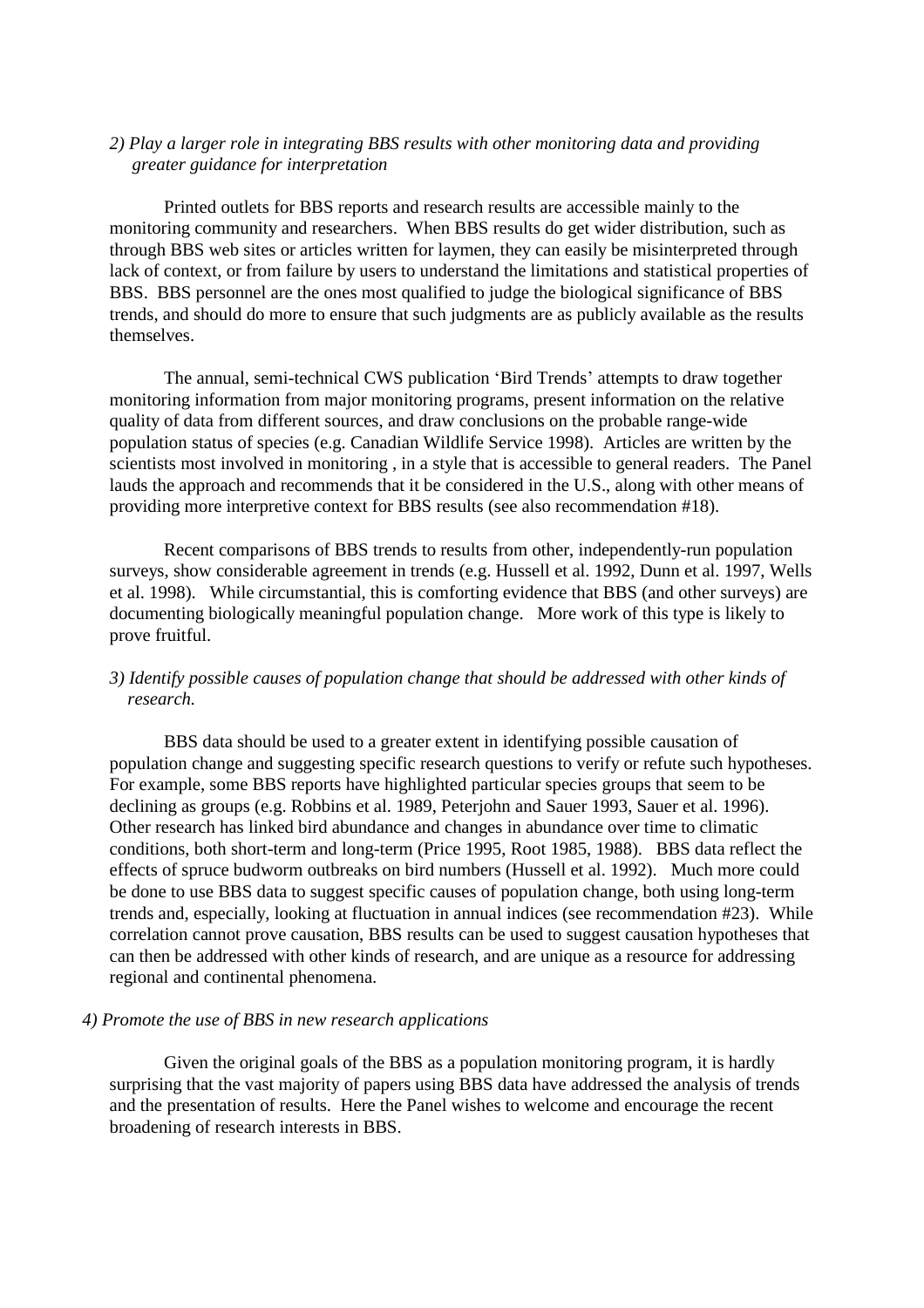For example, several recent publications have brought a geospatial perspective to analysis of the BBS data. These include analyses of autocorrelation in species distribution (Maurer 1994) and analyses of the extent to which dynamics at individual BBS routes are correlated across space (Koenig 1999). These publications are pioneering examples of the kind of spatially explicit analyses now possible with the BBS data. No other dataset offers the comprehensive coverage of continental distributions, thus making the BBS a unique resource in addressing spatial issues impinging on environmental and conservation science. This type of work would be facilitated if PWRC were to develop a dataset of georeferenced BBS route information (see recommendation #31). However, spatial analysis of BBS data also requires a better understanding than currently prevails of the extent to which spatial representativeness and autocorrelation hold for individual years and for data aggregated across years. Such issues can be addressed by external analysts, but PWRC staff have detailed familiarity with the BBS dataset that is likely to bring valuable insight to such research, and provide reassurance as to the suitability of the BBS for spatial analyses.

### **Recommendation 32: PWRC and CWS should be proactive in expanding recognition of the value and uses of BBS data, playing a larger role in integrating BBS results with other data and research.**

#### **7. PRIORITIES AMONG RECOMMENDATIONS**

A difficulty experienced by the Panel in trying to decide on the relative priority of its different recommendations was the need to advance on several fronts: multiple recommendations on some facets of the BBS appear as important as a single recommendation on other topics. The Panel therefore decided to organize its recommendations by general area of activity, so that some sense of the relative importance of the recommendations offered within that general area could be offered, while at the same time the need for parallel attention to urgent issues in other areas could be indicated. A high priority ranking reflects the Panel's belief that the BBS program is either compromised by or is seriously limited by failure to address these items. Such recommendations address critical issues not currently being addressed that deserve BBS management attention in the near future. Recommendations of medium priority are considered of lower importance for immediate BBS management action but are considered to be of strategic importance for the longterm health of the BBS. Low priority recommendations are in essence calls for greater use of best scientific practice in areas of lower strategic importance to the BBS. The Panel suggests a two-year time-line for results on high priority recommendations, and a maximum of five years for medium priority recommendations.

#### **7.1. Programmatic support**

#### *High Priority*

Recommendation 29: PWRC senior management should identify and clarify the respective roles of key individuals within the monitoring and research programs regarding BBS coordination, data management, data analysis, product development and refinement, user requests, and information transfer.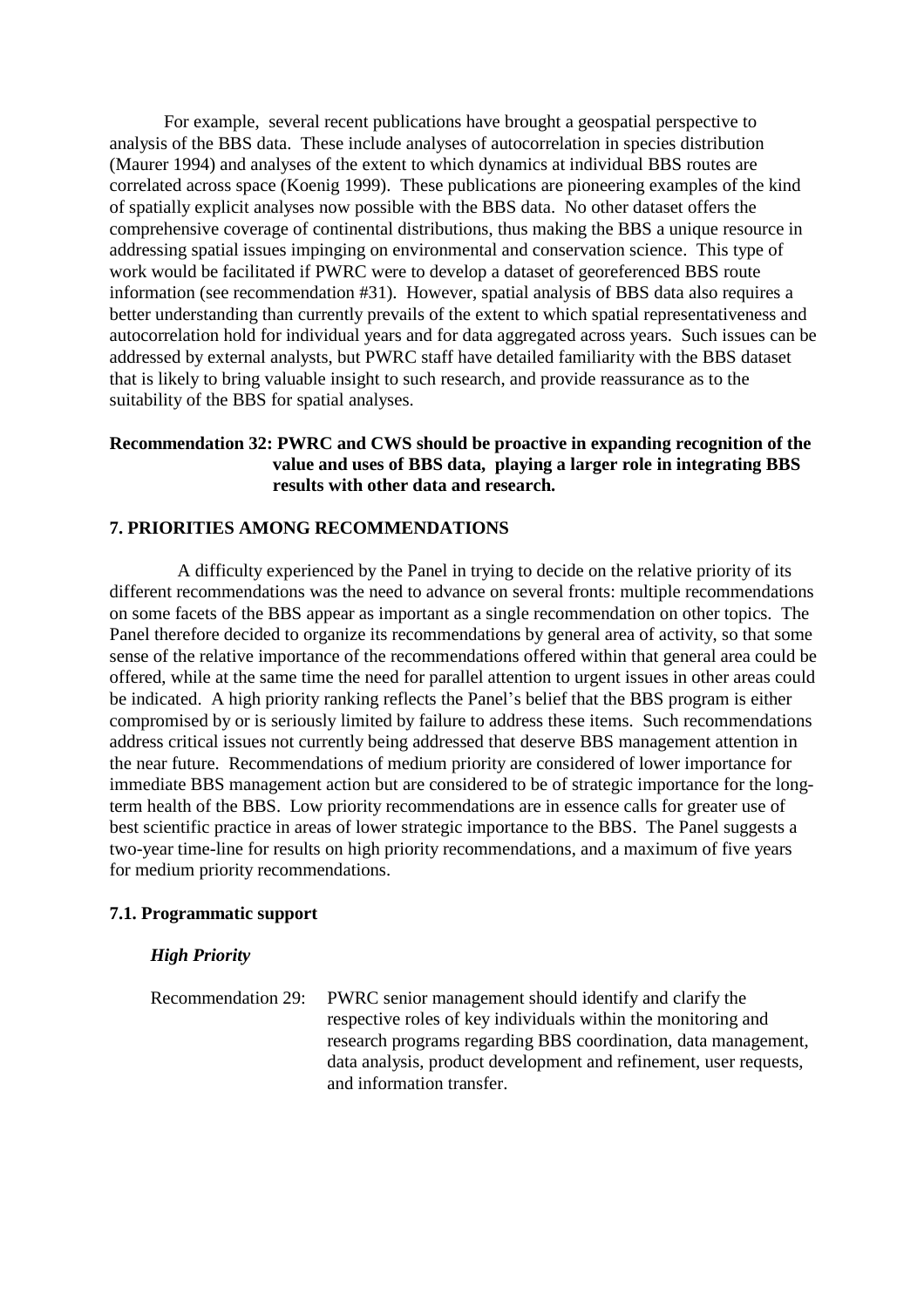| Recommendation 30: | Add a full-time operational programmer/statistician whose primary    |
|--------------------|----------------------------------------------------------------------|
|                    | duties would be to supply operational support, to conduct routine    |
|                    | analyses, and to produce relatively standard products. This position |
|                    | should be assigned to the Monitoring Group.                          |

#### *Moderate Priority*

| Recommendation 28: | Impacts of every proposed new Monitoring Group commitment         |
|--------------------|-------------------------------------------------------------------|
|                    | should be assessed explicitly with respect to the budgetary and   |
|                    | staffing needs of the BBS, and any additional workload imposed on |
|                    | BBS staff should be offset with additional resources, as          |
|                    | appropriate.                                                      |

### **7.2. Scientific quality**

### *High Priority*

| Recommendation 4: | Assess the extent to which the habitats sampled by BBS routes are     |
|-------------------|-----------------------------------------------------------------------|
|                   | representative of the geographic areas for which trends are           |
|                   | reported, at regular and frequent intervals, preferably every five to |
|                   | ten years.                                                            |
|                   |                                                                       |

Recommendation 5: Give greater attention to the potential biases introduced into the BBS dataset by the loss of routes as a consequence of traffic growth. Conduct an analysis of the possible effects of route replacement on trend estimates and develop a Standard Operating Procedure as to the most appropriate treatment of data involving route replacement.

Recommendation 6: Conduct a technical evaluation of the empirical effects of spatial and temporal variation in detection probability. Initial work should examine the feasibility of the alternative approaches to the problem, followed by implementation of the selected option.

### *Moderate Priority*

Recommendation 1: The magnitude and direction of the potential on-road bias associated with the roadside nature of the BBS counts should be expressly investigated by testing for attraction or repellent effects of roads with paired counts on and off roads within the same habitat, replicated in different habitats and regions. Alternatively, putative bias could be addressed by building off-road sampling into the BBS protocol.

### *Low Priority*

Recommendation 2: Investigate the feasibility of conducting a designed study to systematically investigate the extent, if any, to which species trends differ on and off roads.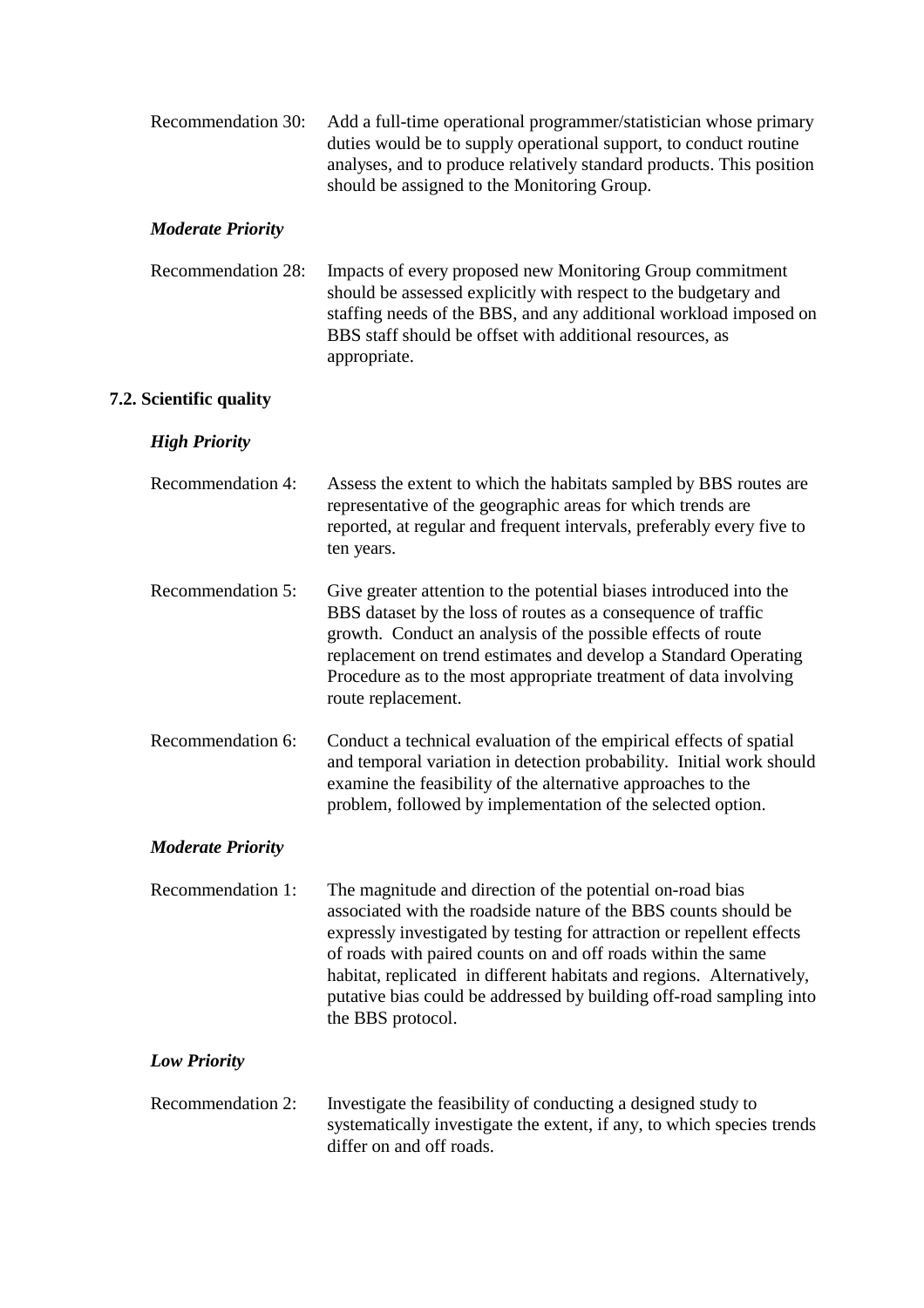# **7.3. Trend analysis**

| <b>High Priority</b>     |                                                                                                                                                                                                                                                                                                                                                                                      |
|--------------------------|--------------------------------------------------------------------------------------------------------------------------------------------------------------------------------------------------------------------------------------------------------------------------------------------------------------------------------------------------------------------------------------|
| Recommendation 25:       | The standard BBS analysis program should be available to<br>qualified researchers, either as raw code or as library modules<br>compiled from a commonly-used programming language, along<br>with full program documentation.                                                                                                                                                         |
| Recommendation 26:       | CWS and PWRC researchers should work together to decide on<br>the best data-selection and weighting methods, and adopt the same<br>analysis method. CWS should only retain differences that are<br>justifiable in the Canadian context, and CWS presentations of<br>Canadian results should clearly state why they may differ from<br>results for Canada derived from PWRC analyses. |
| <b>Moderate Priority</b> |                                                                                                                                                                                                                                                                                                                                                                                      |
| Recommendation 8:        | Continue effort to determine the strengths and weaknesses of<br>alternative methods of trend analysis and the circumstances under<br>which each is appropriately used.                                                                                                                                                                                                               |
|                          | Recommendation 23: Explore the viability of simple indices of<br>annual abundance that can be calculated independently of route-<br>regression, even if with less precision, in consultation with experts<br>on alternative methods.                                                                                                                                                 |
| Recommendation 24:       | Complete development of a PWRC/CWS-approved computer<br>program that is flexible, user-friendly and well-documented, for<br>distribution to users wishing to run their own analyses.                                                                                                                                                                                                 |
| <b>Low Priority</b>      |                                                                                                                                                                                                                                                                                                                                                                                      |
| Recommendation 20:       | On all BBS Web pages that present bootstrap analyses, provide an<br>option for seeding the random number generation to ensure exact<br>replication of bootstrap sequences.                                                                                                                                                                                                           |

# **7.4. Operational management**

# *High Priority*

| Recommendation 3:  | Establish a working group to develop operational methods of<br>obtaining periodic habitat and other environmental information<br>along BBS routes (ideally every five to ten years).                                                                           |
|--------------------|----------------------------------------------------------------------------------------------------------------------------------------------------------------------------------------------------------------------------------------------------------------|
| Recommendation 14: | Develop a Standard Operating Procedure to enforce consistency in<br>editing and to ensure that all edits to the database are reversible and<br>clearly documented. These standards should be applied<br>retrospectively, documenting where they cannot be met. |
| Recommendation 17: | Make timely release of each year's BBS data a high priority.                                                                                                                                                                                                   |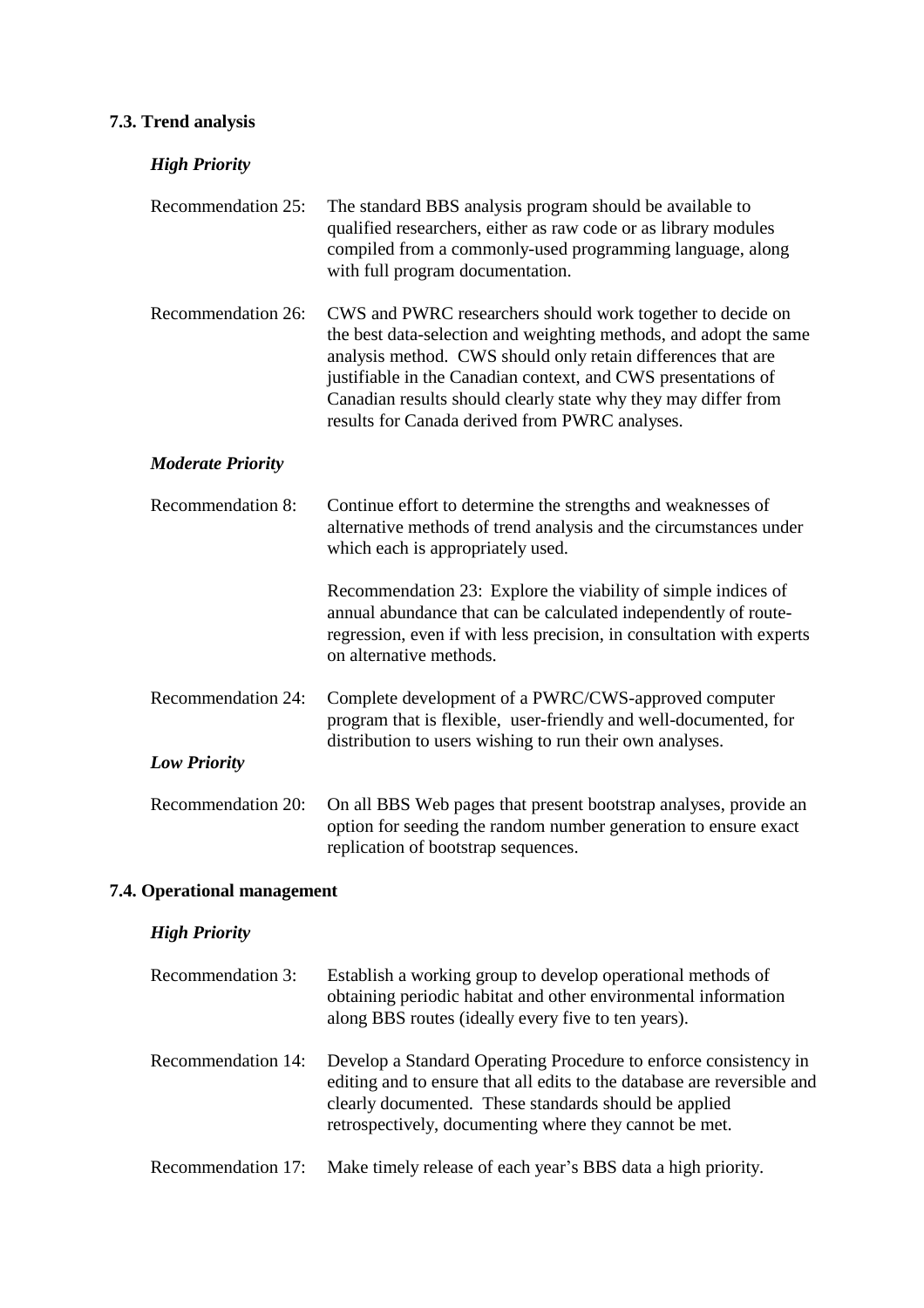|  | Recommendation 19: Develop a Standard Operating Procedure to ensure documentation |
|--|-----------------------------------------------------------------------------------|
|  | of changes to BBS Web sites, at the minimum issuing a new                         |
|  | version number for a modified program or dataset and                              |
|  | documenting the explanation of the changes. Such version                          |
|  | numbers should be cited in all publicly available analyses.                       |

### *Moderate Priority*

- Recommendation 7: The BBS should continue to study the magnitude of observer variability, its effects on BBS results, and methods of addressing observer effects during data analysis.
- Recommendation 9: Greater effort should be devoted to achieving appropriate geographic coverage by the BBS, specifically by filling major gaps in coverage within the existing BBS coverage area in the U.S. and Canada, and by continuing efforts to extend BBS into Mexico.
- Recommendation 12: Begin discussions with State Coordinators and BBS participants to identify ways to increase and strengthen observer participation in the BBS in preparation for its anticipated growth in scale and intensity.
- Recommendation 13: Develop programs to train observers to consistent high standards, particularly to reduce variation in detection probability between observers.

Recommendation 15: Assess the utility or otherwise of nonstandard routes and define appropriate Standard Operating Procedures for the treatment of recommended types.

Recommendation 18: Publish, either via the Web or in the literature, an assessment for every species represented in the BBS database, indicating geographic, temporal, and other major limitations in sampling that affect quality or generality of trend estimates. All PWRC web sites presenting BBS results should indicate which species have had such limitations identified (preferably linking to the specific details).

*Low Priority*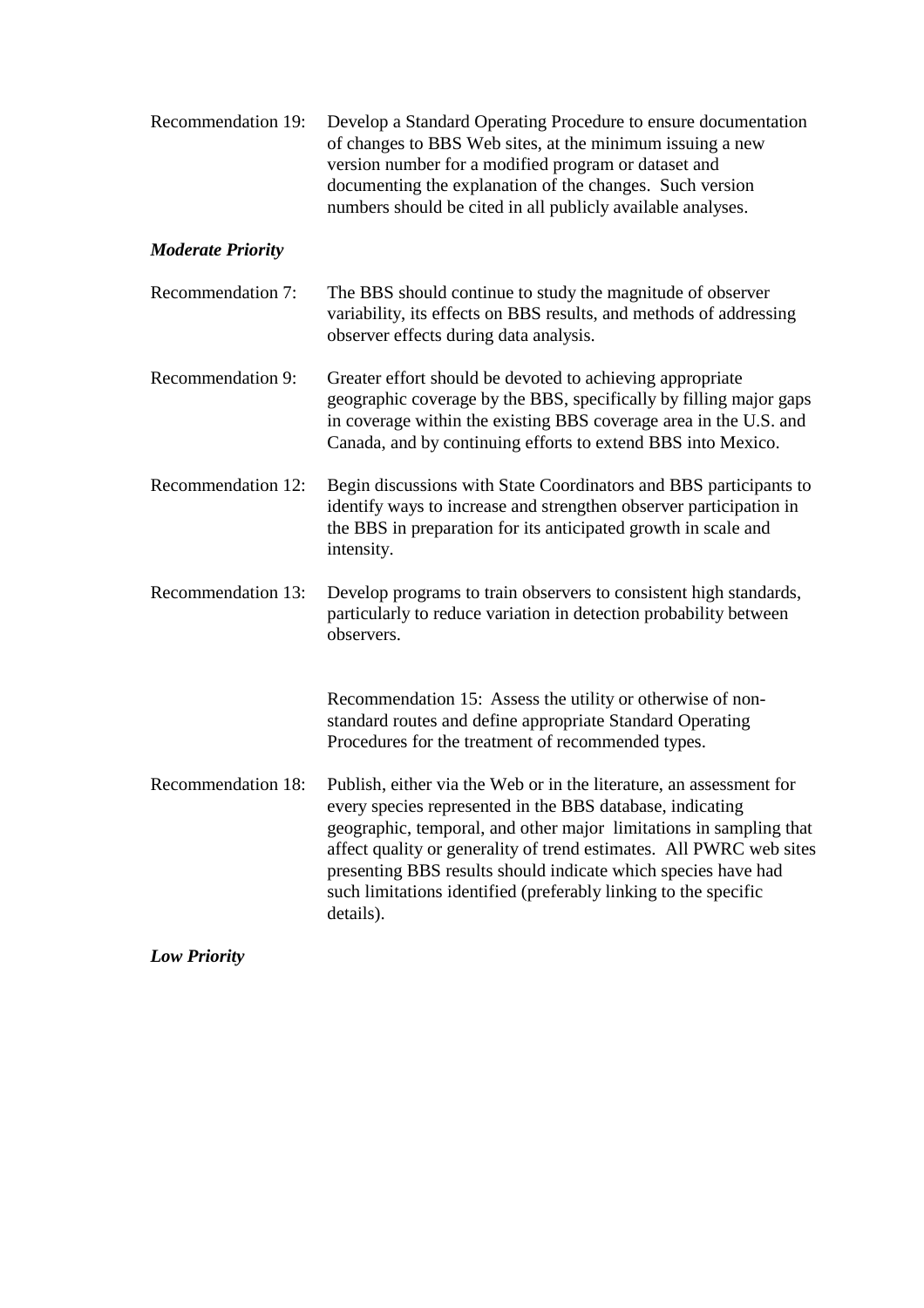- Recommendation 16: Discontinue the practice of processing the historical files to yield stop-level digital data but allow access to the clerical records (with appropriate precaution against loss of the originals) upon request, with the expectation that the individual researchers involved will meet the costs of processing such data for specific research projects. The possibility of PWRC receiving an archival copy of any new or revised digital data should be discussed with the Principal Investigator and the funding agency at the time of the request for access to the original.
	- Recommendation 31: PWRC should undertake an expert feasibility study of the costeffectiveness and utility of digitizing individual route stops and of implementing GIS capability within BBS operations. Any perceived need for digitized route locations prior to completion of this assessment should be contracted out rather than conducted inhouse.

### **7.5. Communications and information transfer**

#### *High Priority*

Recommendation 27: Encourage greater communication on BBS between statisticians and researchers within BRD and CWS, both to avoid duplication and to promote collaborative efforts, and there should be greater sharing of analysis programs and other information that would promote fulfillment of respective agency goals in each country.

#### *Moderate Priority*

- Recommendation 11: Promote greater outreach to BBS stakeholders, especially BBS State Coordinators. Major elements in this outreach should include increased personal contact between staff and volunteers, and the conduct by BBS staff of workshops and other activities strengthening a sense of participation by stakeholders in the BBS. Recommendation 21: The PWRC Web sites should provide the user with more options for control of Web-based analysis, including user-defined aggregation, looping of analysis over multiple species, and greater conformity to the principle of user control of navigation over the Web site.
- Recommendation 32: PWRC and CWS should be proactive in expanding recognition of the value and uses of BBS data, playing a larger role in integrating BBS results with other data and research.

#### *Low Priority*

Recommendation 10: PWRC and CWS researchers should periodically and formally review the technical research needs of the BBS program, taking costs and benefits into account, and make recommendations to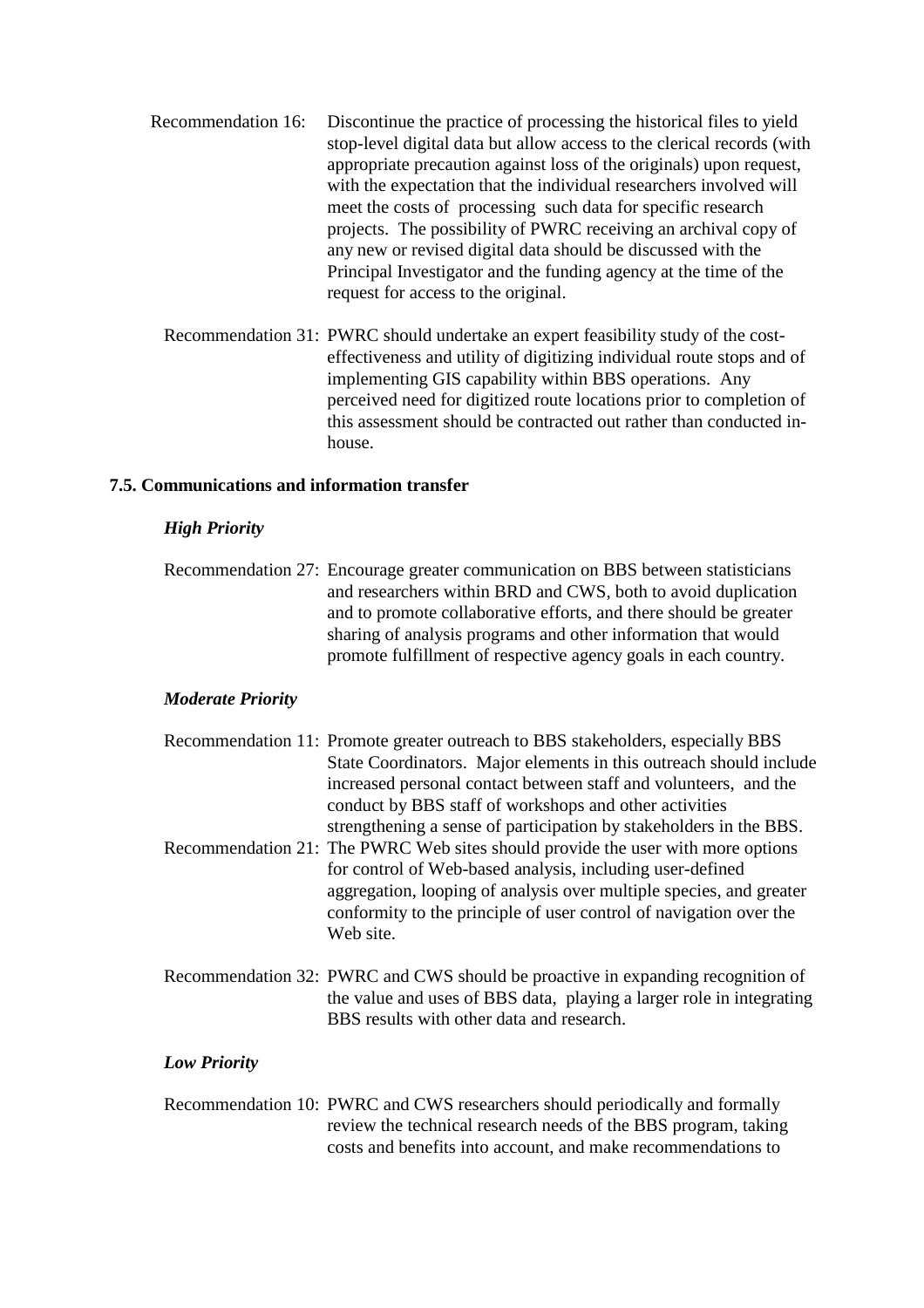BBS management as to priorities for ensuring that needed research will be carried out.

Recommendation 22: Web sites maintained by PWRC in relation to BBS activities should be clearly annotated as to their intended role, with cross-reference to the sister sites for information found uniquely there.

### **8. LITERATURE CITED**

Bailey, R.S. 1967. An index of bird population changes on farmland. Bird Study 14: 195-209

Bart, J. and J.D. Schoultz. 1984. Reliability of singing bird surveys: changes in observer efficiency with avian density. Auk 101: 307-318.

Bart, J., J.M. Hofschen, and B.J. Peterjohn. 1995. Reliability of the Breeding Bird Survey: effects of restricting surveys to roads. Auk 112: 758-761.

Biological Resources Division, U.S. Geological Survey. Status and Trends: National Program Review. Joint Report of the Status and Trends Program Review Steering Committee and Program Review Coordinator. 19 October 1999. US Geological Survey, Reston, Virginia.

Blancher, P.J. 1997. Habitat Classification Project. BBS Canada: A newsletter for Cooperators in the Breeding Bird Survey of Canada. Winter 1997. Pp. 2-3.

Blancher, P.J. 1998. Habitat Classification Project-Some Results. BBS Canada: A newsletter for Cooperators in the Breeding Bird Survey of Canada. Winter 1998. Pp. 2-4.

Boulinier, T, J. D. Nichols, J. R. Sauer, J. E. Hines, and K. H. Pollock. 1998. Estimating species richness to make inference in community ecology: The importance of heterogeneity in species detectability as shown from capture-recapture analyses of North American Breeding Bird Survey Data. Ecology 79:1018-1028.

Buckland, S.T., D.R. Anderson, K.P. Burnham, and J.I. Laake. 1993. Distance Sampling: Estimating Abundance of Biological Populations. London: Chapman and Hall.

Carter, M. F., W. C. Hunter, D. N. Pashley, and K.V. Rosenberg. In press. Setting landbird conservation priorities for states and physiographic areas of North America. In R. Bonney, D.N. Pashley, R. Cooper, and L. Niles, Eds. Strategies for bird conservation: the Partners in Flight planning process. Cornell Laboratory of Ornithology, Ithaca, New York. <http://birds.cornell.edu/pifcapemay>

Canadian Wildlife Service. 1998. Bird Trends: A report on results of national and regional ornithological surveys in Canada. No. 6. Environment Canada, Ottawa, Ontario. Pp. 32.

Collins, B.T. 1998. BBS Analysis: annual indices. Canadian Wildlife Service, National Wildlife Research Centre, Environment Canada. Unpubl. Report. 14 pp.

Devaul, H., A. A. Whitman, R. B. Boone, M. T. Jones, M. L. Hunter, and R. J. O'Connor. 1990. An analysis of selected extant data for birds in New England. Contract report to USEPA.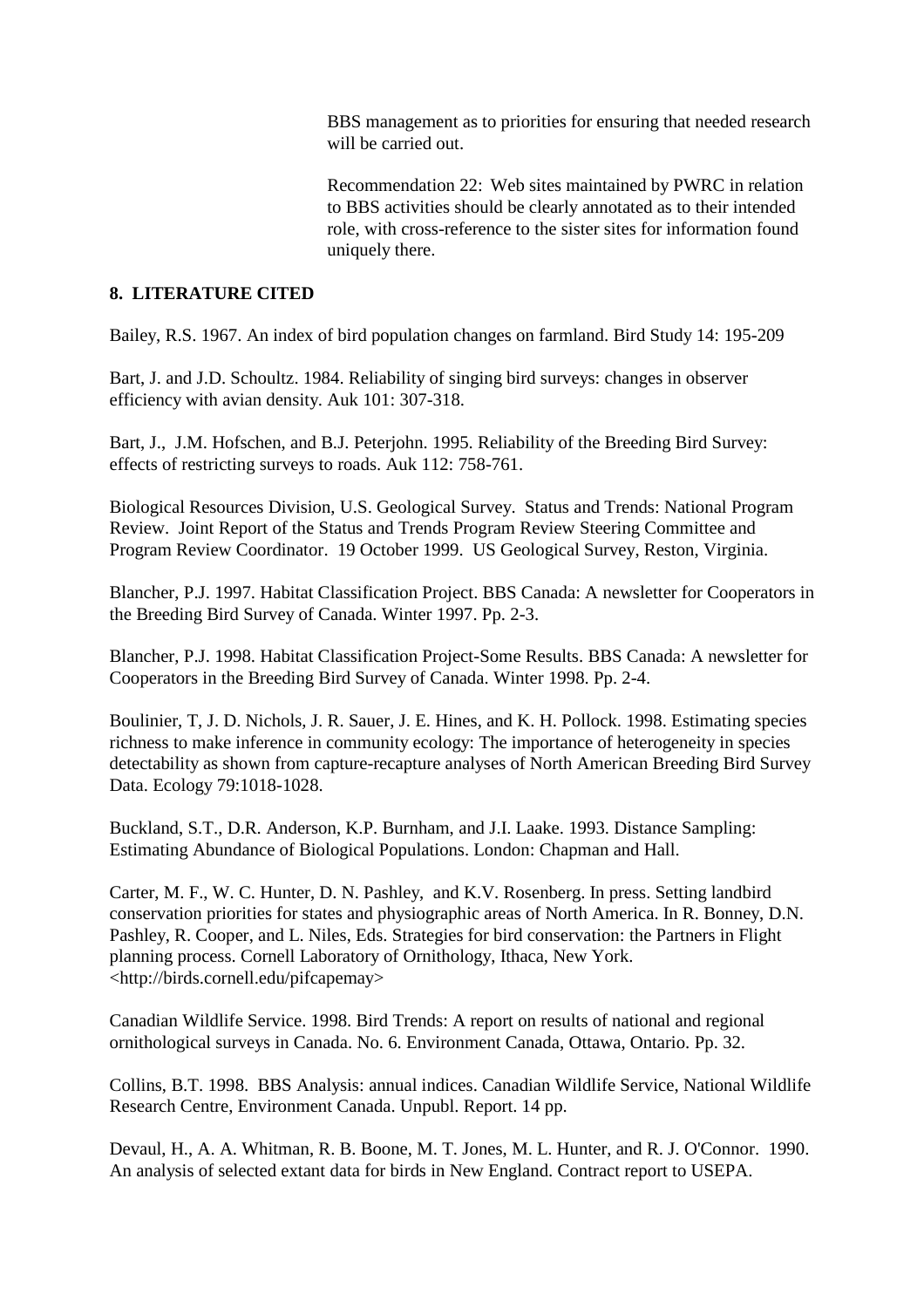Dobbyn, J. S. and A. Couturier. 1998. A comparison of BBS stop locations in Ontario derived from GIS and GPS for the Canadian Wildlife Service. Bird Studies Canada. Unpubl. Report. Pp. 12.

Downes, C., E.H. Dunn and C.M. Francis. In press. Canadian Landbird Monitoring Strategy: monitoring needs and priorities into the new millenium. Partners In Flight-Canada, Ottawa.

Dunn, E.H., C.M. Downes, and B.T. Collins. In press. The Canadian Breeding Bird Survey, 1967-98. CWS Progress Notes.

Dunn, E.H., D.J.T. Hussell and R.J. Adams. 1997. Monitoring songbird population change with autumn mist netting. J. Wildl. Manage. 61(2): 389-396.

Dunn, E.H., D.J.T. Hussell and D.A. Welsh. 1999. A priority-setting tool based on concern and responsibility for species, applied to Canada's landbirds. Conservation Biol. 13: 1-13.

Fuller, R.J., J.H. Marchant and R.A. Morgan. 1985. How representative of agricultural practice in Britain are Common Birds Census farmland plots? Bird Study 32: 56-70.

Geissler, P.H. and B.R. Noon. 1981. Estimates of avian population trends from the North American Breeding Bird Survey. Pp. 42-51 in C.J. Ralph and J.M. Scott, Eds. Estimating numbers of terrestrial birds. Studies in Avian Biol. 6.

Hunter, M., and J. R. Krebs. 1979. Geographical variation in the song of the great tit (*Parus major*) in relation to ecological factors. J. Anim. Ecol.; 48(3):759-785.

Hussell, D.J.T., M.H. Mather, and P.H. Sinclair. 1992. Trends in numbers of tropical- and temperate-wintering migrant landbirds in migration at Long Point, Ontario, 1961-1988. Pp. 101- 104 *in* J.M. Hagan III and D.W. Johnston (eds.), Ecology and conservation of Neotropical migrant landbirds. Smithsonian Institution Press, Washington, D.C.

Hutto, R.L., S.J. Hejl, J.F. Kelly, and S.M. Pletschet. 1995. A comparison of bird detection rates derived from on-road vs. off-road point counts in northern Montana. Pp. 103-110 in C.J. Ralph, J. Sauer and S. Droege, Eds. Monitoring Bird Populations by Point Counts, USDA Forest Service, Pacific Southwest Research Station, General Technical Report PSW-GRT-149.

James, F.C., C.E. McCulloch, and D.A. Wiedenfeld. 1996. New approaches to the analysis of population trends in land birds. Ecology 77: 13-27.

Keller, C.M.E., and M.R. Fuller. 1995. Comparison of birds detected from roadside and off-road point counts in Shenandoah National Park. Pp. 111-115 in C.J. Ralph, J. Sauer and S. Droege, Eds. Monitoring Bird Populations by Point Counts, USDA Forest Service, Pacific Southwest Research Station, General Technical Report PSW-GRT-149.

Keller, C.M.E., and J.T. Scallan. 1999. Potential roadside biases due to habitat changes along Breeding bird Survey routes. Condor 101: 50-57.

Koenig, W. D. 1999. Spatial autocorrelation of ecological phenomena. Trends in Ecology and Evolution 14 (1).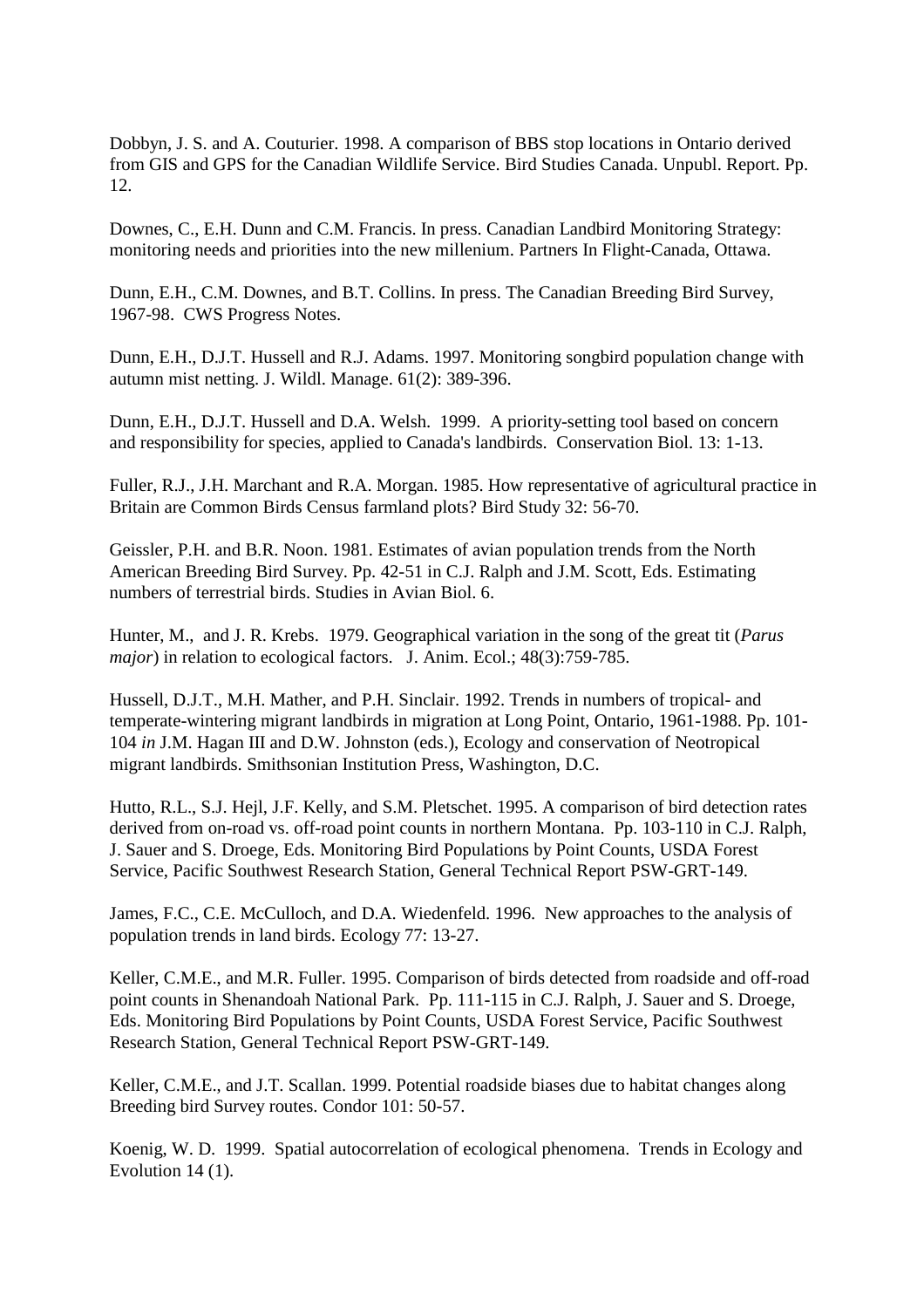Lancia, R.A., J.D. Nichols, and K.H. Pollock. 1994. Estimating the number of animals in wildlife populations. Pp. 215-253 in T.A. Bookout, Ed. Research and Management Techniques for Wildlife and Habitats. Fifth ed. The Wildlife Society, Bethesda, MD.

Link, W.A. and J.R. Sauer, 1994. Estimating equations estimates of trends. Bird Populations 2: 23-32.

Link, W.A. and J.R. Sauer. 1998. Estimating population change from count data: application to the North American Breeding Bird Survey. Ecological Applications. 8(2) 258-268.

Maurer, B.A. 1994. Geographical Population Analysis. Blackwell Scientific Publications, Oxford.

Maurer, B.A. 1999. Untangling Ecological Complexity: the Macroscopic Perspective. University of Chicago Press, Chicago.

Mountfort, M.D. 1985. An index of population change with application to the Common Bird Census. Pp 121-132 in B.J.T. Morgan and P.M. North, Eds. Statistics in Ornithology. Springer-Verlag, Berlin.

Nichols, J.D., J.E. Hines, J.R. Sauer, F.W. Fallon, J.E. Fallon, and P.J. Heglund. 1999. A doubleobserver approach for estimating detection probability and abundance from avian point counts. Unpubl. manuscript.

O'Connor, R. J. 1981. The influence of observer and analyst efficiency in mapping method censuses. Studies in Avian Biology 6:372-376.

O'Connor, R. J., M. T. Jones, D. White, C. Hunsaker, T. Loveland, B. Jones, and E. Preston. 1996. Spatial partitioning of the environmental correlates of avian biodiversity in the lower United States. Biodiversity Letters 3:97-110.

Pardieck, K.L. 1998. North American Breeding Bird Survey Study Plan. Patuxent Wildlife Research Center, Laurel, Maryland.

Peterjohn, B.G. 1994. The North American Breeding Bird Survey. Birding 26:386-398.

Peterjohn, B.G. and J.R. Sauer. 1993. North American Breeding Bird Survey annual summary 1990-1991. Bird Populations 1:52-67.

Peterjohn, B.G., J.R. Sauer and C.S. Robbins. 1995. Population trends from the North American Breeding Bird Survey. Pp. 3-39 In T.E. Martin and D.M. Finch [Eds]. Ecology and Management of Neotropical Migratory Birds: a Synthesis and Review of the Critical Issues. Oxford Univ. Press, Oxford, U.K.

Price, J. T. 1995. Potential impacts of global climate change on the summer distributions of some North American grassland birds. Unpublished Ph.D. Dissertation, Wayne State University, Detroit, Michigan.